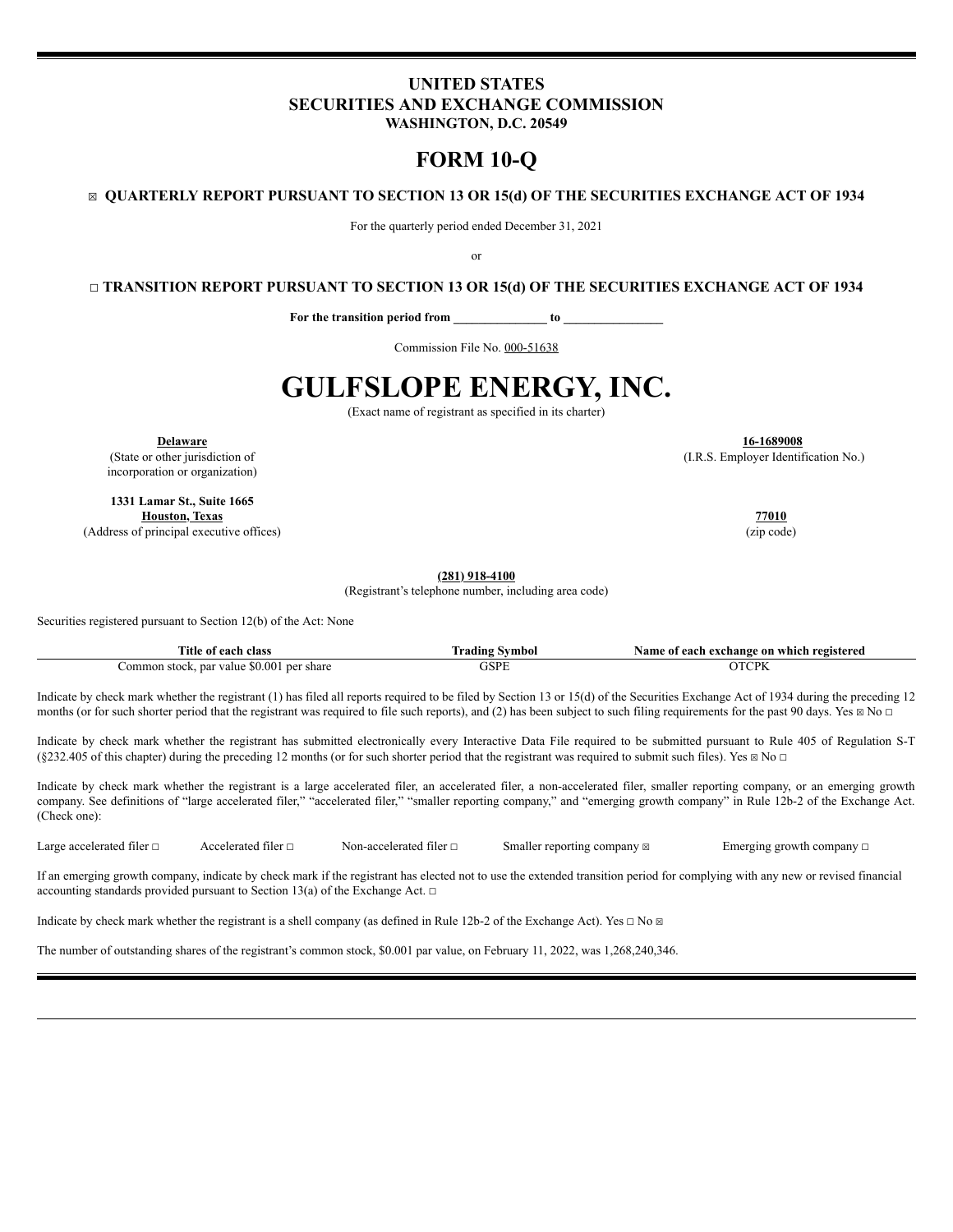# **FORWARD-LOOKING STATEMENTS**

This Quarterly Report on Form 10-Q ("Report") contains forward-looking statements within the meaning of Section 27A of the Securities Act of 1933, as amended, and Section 21E of the Securities Exchange Act of 1934. All statements, other than statements of historical fact included in this communication, regarding our strategy, future operations, financial position, estimated revenues and losses, projected costs, prospects, plans and objectives of management are forward-looking statements. When used in this communication, the words "could," "believe," "anticipate," "intend," "estimate," "expect," "project," "forecast, "may," "objective," "plan," and similar expressions are intended to identify forward-looking statements, although not all forward-looking statements contain such identifying words. These forward-looking statements are based on our current expectations and assumptions about future events and are based on currently available information as to the outcome and timing of future events.

We caution you that these forward-looking statements are subject to numerous risks and uncertainties, most of which are difficult to predict and many of which are beyond our control. These risks include, but are not limited to, commodity price volatility, inflation, lack of availability of drilling and production equipment and services, environmental risks, drilling and other operating risks, regulatory changes, the uncertainty inherent in estimating reserves and in projecting future rates of production, cash flow and access to capital, the timing of development expenditures, anticipated impact of the COVID-19 outbreak, and other factors that may affect our future results and business, generally, including those discussed in the Company's periodic reports that are filed with the SEC and available on the SEC's website (http://www.sec.gov).

Should one or more of these risks occur, or should underlying assumptions prove incorrect, our actual results and plans could differ materially from those expressed in any forward-looking statements. All forward-looking statements, expressed or implied, are expressly qualified in their entirety by this cautionary statement. This cautionary statement should also be considered in connection with any subsequent written or oral forward-looking statements that we or persons acting on our behalf may issue. Except as otherwise required by applicable law, we disclaim any duty to update any forward-looking statements, to reflect events or circumstances after the date of this communication.

 $\mathfrak{D}$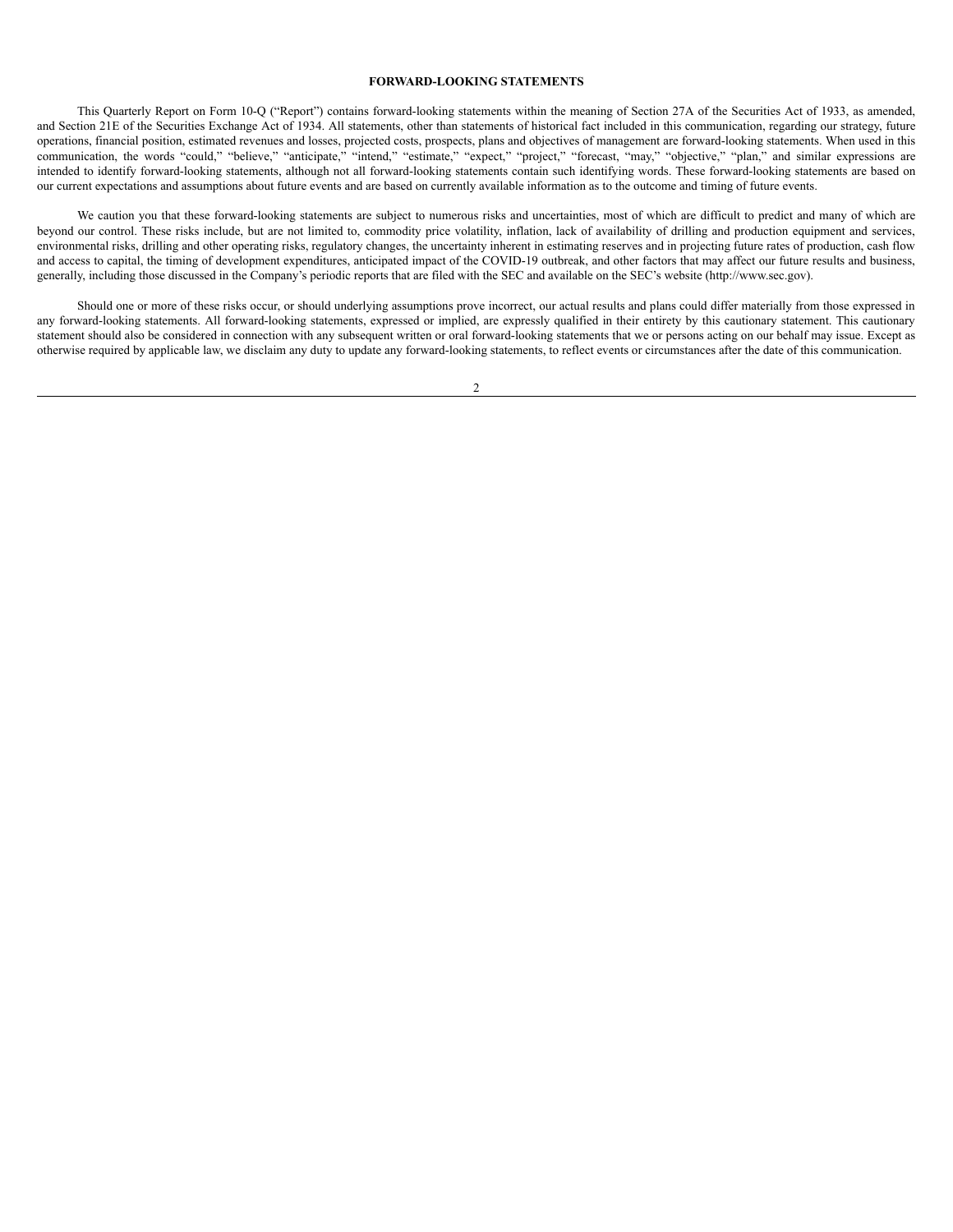# **PART I – FINANCIAL STATEMENTS (Unaudited)**

# **December 31, 2021**

# **CONTENTS**

| <b>PART I - FINANCIAL STATEMENTS</b>                                                                 |    |
|------------------------------------------------------------------------------------------------------|----|
| Item 1. Financial Statements                                                                         | 4  |
| <b>Condensed Unaudited Balance Sheets</b>                                                            |    |
| <b>Condensed Unaudited Statements of Operations</b>                                                  |    |
| <b>Condensed Unaudited Statements of Stockholders' Equity</b>                                        | 6  |
| <b>Condensed Unaudited Statements of Cash Flows</b>                                                  |    |
| <b>Notes to Condensed Unaudited Financial Statements</b>                                             |    |
| <u>Item 2. Management's Discussion and Analysis of Financial Condition and Results of Operations</u> | 16 |
| Item 3. Quantitative and Qualitative Disclosures about Market Risk                                   | 20 |
| Item 4. Controls and Procedures                                                                      | 21 |
| <b>PART II - OTHER INFORMATION</b>                                                                   | 22 |
|                                                                                                      |    |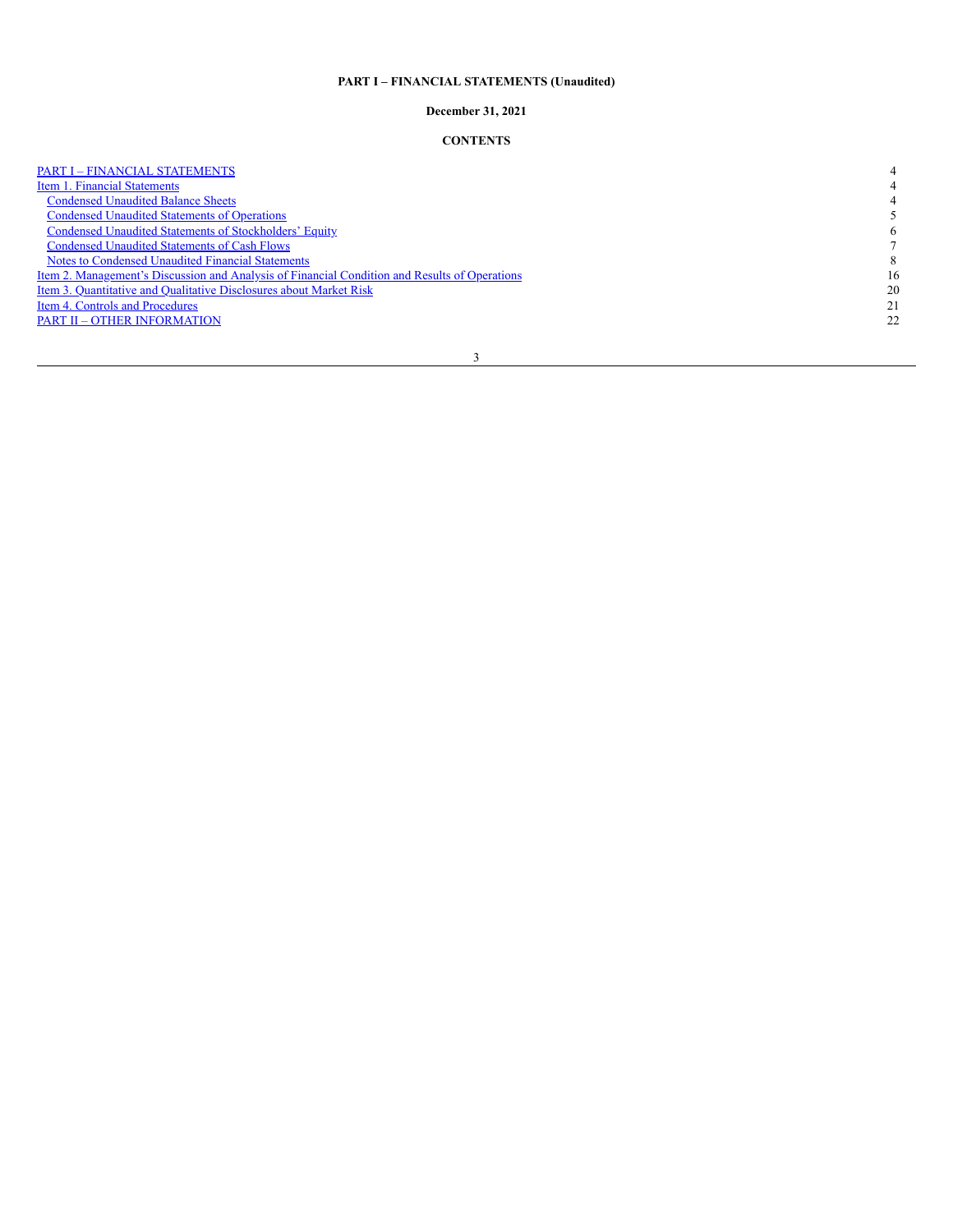# <span id="page-3-2"></span><span id="page-3-1"></span><span id="page-3-0"></span>Item 1. Financial Statements

#### **GulfSlope Energy, Inc. Condensed Balance Sheets (Unaudited)**

|                                                                                                              |             | December 31,<br>2021 |               | September 30,<br>2021 |
|--------------------------------------------------------------------------------------------------------------|-------------|----------------------|---------------|-----------------------|
| <b>Assets</b>                                                                                                |             |                      |               |                       |
| <b>Current Assets</b>                                                                                        |             |                      |               |                       |
| Cash                                                                                                         | $\mathbf S$ | 924,095              | $\mathbb{S}$  | 1,517,522             |
| Prepaid Expenses and Other Current Assets                                                                    |             | 272,870              |               | 54,398                |
| <b>Total Current Assets</b>                                                                                  |             | 1.196.965            |               | 1.571.920             |
| Property and Equipment, net                                                                                  |             | 1,389                |               | 1,845                 |
| Oil and Natural Gas Properties, Full Cost Method of Accounting, Unproved Properties                          |             | 12,170,290           |               | 12, 124, 720          |
| <b>Total Non-Current Assets</b>                                                                              |             | 12,171,679           |               | 12,126,565            |
| <b>Total Assets</b>                                                                                          | \$          | 13,368,644           | <sup>\$</sup> | 13,698,485            |
| <b>Liabilities and Stockholders' Equity</b>                                                                  |             |                      |               |                       |
| <b>Current Liabilities</b>                                                                                   |             |                      |               |                       |
| <b>Accounts Payable</b>                                                                                      | \$          | 138,158              | -S            | 52,814                |
| <b>Related Party Payable</b>                                                                                 |             | 404,469              |               | 404,469               |
| Related Party Accrued Interest Payable                                                                       |             | 3,072,543            |               | 2,961,689             |
| Loans from Related Parties                                                                                   |             | 8,725,500            |               | 8,725,500             |
| Accrued Interest Payable                                                                                     |             | 121,400              |               | 115,860               |
| Convertible Notes Payable, net of Debt Discount                                                              |             | 198,507              |               | 176,663               |
| Derivative Financial Instruments                                                                             |             | 1,121,342            |               | 1,201,656             |
| <b>Total Current Liabilities</b>                                                                             |             | 13,781,919           |               | 13,638,651            |
| <b>Total Liabilities</b>                                                                                     |             | 13,781,919           |               | 13,638,651            |
| Commitments and Contingencies                                                                                |             |                      |               |                       |
| Stockholders' (Deficit) Equity                                                                               |             |                      |               |                       |
| Preferred Stock; par value (\$0.001); Authorized 50,000,000 shares none issued or outstanding                |             |                      |               |                       |
| Common Stock; par value (\$0.001); Authorized 1,500,000,000 shares; issued and outstanding 1,268,240,346 and |             |                      |               |                       |
| 1,268,240,346 as of December 31, 2021 and September 30, 2021, respectively                                   |             | 1.268.240            |               | 1,268,240             |
| <b>Additional Paid-in-Capital</b>                                                                            |             | 59,031,360           |               | 58,999,585            |
| <b>Accumulated Deficit</b>                                                                                   |             | (60, 712, 875)       |               | (60, 207, 991)        |
| Total Stockholders' (Deficit) Equity                                                                         |             | (413, 275)           |               | 59,834                |
| Total Liabilities and Stockholders' (Deficit) Equity                                                         | \$          | 13,368,644           |               | 13,698,485            |

The accompanying notes are an integral part to these condensed financial statements.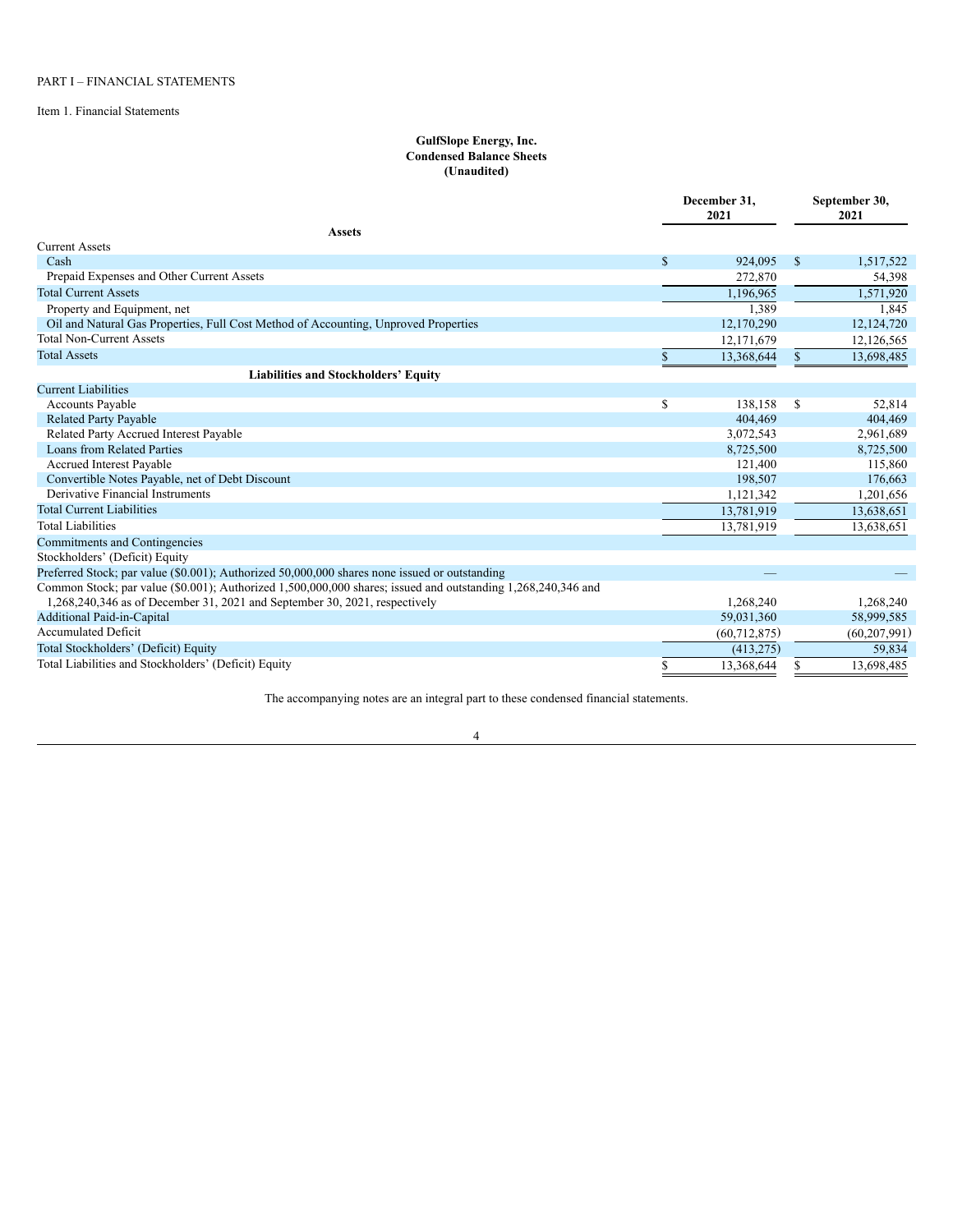# **GulfSlope Energy, Inc. Condensed Statements of Operations (Unaudited)**

<span id="page-4-0"></span>

|                                                         |              | For the Three Months Ended<br>December 31. |               |  |  |  |  |
|---------------------------------------------------------|--------------|--------------------------------------------|---------------|--|--|--|--|
|                                                         | 2021         |                                            | 2020          |  |  |  |  |
| Revenues                                                |              |                                            |               |  |  |  |  |
| General and Administrative Expenses                     | 446,960      |                                            | 382,116       |  |  |  |  |
| Net Loss from Operations                                | (446,960)    |                                            | (382, 116)    |  |  |  |  |
| Other Income/(Expenses):                                |              |                                            |               |  |  |  |  |
| Interest Expense, net                                   | (138, 238)   |                                            | (164, 751)    |  |  |  |  |
| Gain (Loss) on Debt Extinguishment                      |              |                                            | 136,640       |  |  |  |  |
| Gain on Derivative Financial Instruments                | 80,314       |                                            | 51,738        |  |  |  |  |
| Net Loss Before Income Taxes                            | (504, 884)   |                                            | (358, 489)    |  |  |  |  |
| Provision for Income Taxes                              |              |                                            |               |  |  |  |  |
| Net Loss                                                | (504, 884)   |                                            | (358, 489)    |  |  |  |  |
| Loss Per Share - Basic and Diluted                      | (0.00)       |                                            | (0.00)        |  |  |  |  |
| Weighted Average Shares Outstanding – Basic and Diluted | .268.240.346 |                                            | 1,266,534,389 |  |  |  |  |

The accompanying notes are an integral part to these condensed financial statements.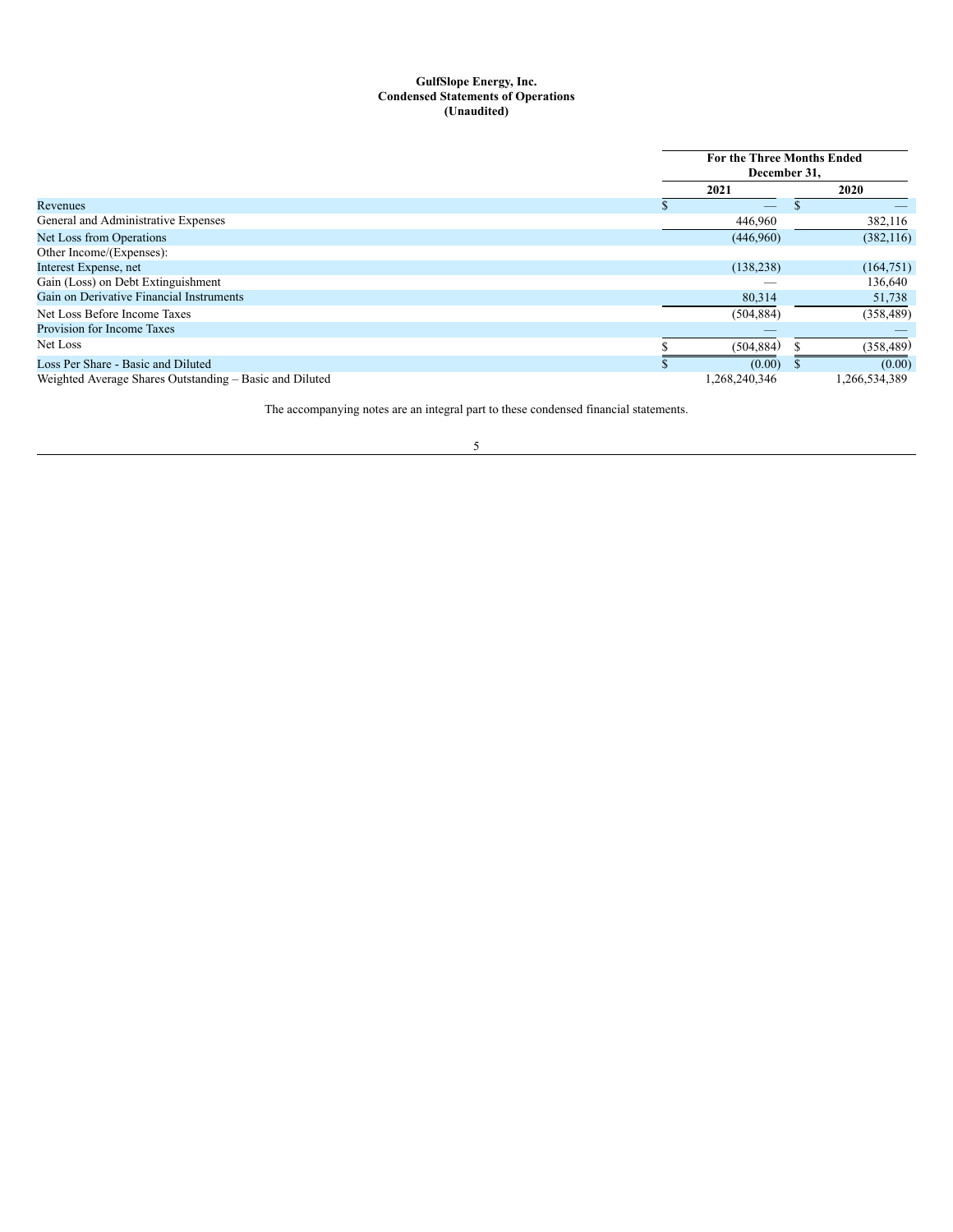#### **GulfSlope Energy, Inc. Statements of Stockholders' Equity (unaudited)**

# **For the Three Months Ended December 31, 2021**

<span id="page-5-0"></span>

|                               |               | Common |          | <b>Additional</b><br>Paid-in | <b>Additional</b><br>Paid-In Capital<br><b>Shares to Be</b> | Accumulated    | <b>Net</b><br>Stockholders' |
|-------------------------------|---------------|--------|----------|------------------------------|-------------------------------------------------------------|----------------|-----------------------------|
|                               | <b>Shares</b> |        | Amount   | Capital                      | <b>Issued</b>                                               | <b>Deficit</b> | Equity                      |
| Balance at September 30, 2021 | 1,268,240,346 |        | .268,240 | 58,999,585                   | $\qquad \qquad \longleftarrow$                              | (60, 207, 991) | 59,834                      |
| Stock based compensation      |               |        |          | 31,775                       |                                                             |                | 31,775                      |
| Net Loss                      |               |        |          |                              |                                                             | (504, 884)     | (504, 884)                  |
| Balance at December 31, 2021  | ,268,240,346  |        | .268,240 | 59,031,360                   | __                                                          | (60, 712, 875) | (413, 275)                  |

**For the Three Months Ended December 31, 2020**

|                                      |               | Common |           | Additional<br>Paid-in | <b>Additional</b><br>Paid-In Capital<br><b>Shares to Be</b> | Accumulated    | <b>Net</b><br>Stockholders' |
|--------------------------------------|---------------|--------|-----------|-----------------------|-------------------------------------------------------------|----------------|-----------------------------|
|                                      | <b>Shares</b> |        | Amount    | Capital               | <b>Issued</b>                                               | Deficit        | Equity                      |
| Balance at September 30, 2020        | 1.250.740.346 |        | 1,250,740 | 58,728,308            | 105,000                                                     | (57, 981, 672) | 2,102,376                   |
| Common Stock issued in settlement of |               |        |           |                       |                                                             |                |                             |
| debt                                 | 17.500.000    |        | 17.500    | 87.500                | (105,000)                                                   |                |                             |
| Net Loss                             |               |        |           |                       |                                                             | (358, 489)     | (358, 489)                  |
| Balance at December 31, 2020         | 1,268,240,346 |        | .268.240  | 58.815.808            |                                                             | (58,340,161)   | 1,743,887                   |

The accompanying notes are an integral part to these condensed financial statements.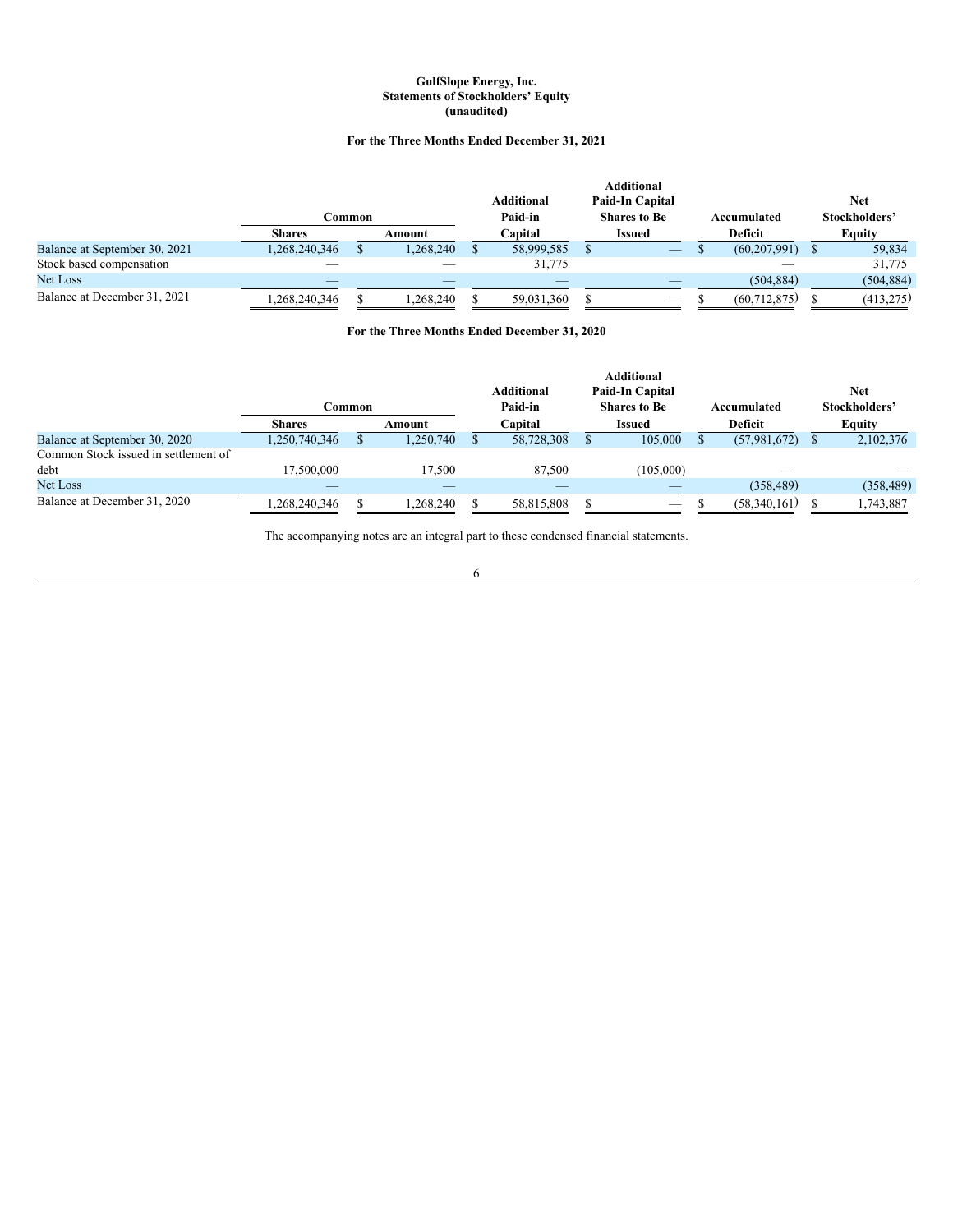# **GulfSlope Energy, Inc. Condensed Statements of Cash Flows (Unaudited)**

<span id="page-6-0"></span>

|                                                                                       | <b>For the Three Months Ended</b><br>December 31 |            |               |            |  |
|---------------------------------------------------------------------------------------|--------------------------------------------------|------------|---------------|------------|--|
|                                                                                       |                                                  | 2021       |               | 2020       |  |
| <b>OPERATING ACTIVITIES</b>                                                           |                                                  |            |               |            |  |
| Net Loss                                                                              | \$                                               | (504, 884) | -S            | (358, 489) |  |
| Adjustments to Reconcile Net Loss to Net Cash Used In Operating Activities:           |                                                  |            |               |            |  |
| Depreciation                                                                          |                                                  | 456        |               | 1,723      |  |
| <b>Stock Based Compensation</b>                                                       |                                                  | 31,775     |               |            |  |
| Gain on Derivative Financial Instruments                                              |                                                  | (80, 314)  |               | (51, 738)  |  |
| Debt Discount Amortization                                                            |                                                  | 21,844     |               | 48,460     |  |
| Gain on Debt Extinguishment                                                           |                                                  |            |               | (136, 640) |  |
| Changes in Operating Assets and Liabilities:                                          |                                                  |            |               |            |  |
| <b>Accounts Receivable</b>                                                            |                                                  |            |               | 189,729    |  |
| Prepaid Expenses and Other Current Assets                                             |                                                  | (218, 473) |               | (185, 225) |  |
| Accounts Payable                                                                      |                                                  | 59,092     |               | (103, 046) |  |
| Accrued Interest Payable                                                              |                                                  | 116,394    |               | 116,637    |  |
| Operating Lease Liabilities                                                           |                                                  |            |               | 18,523     |  |
| Net Cash Used In Operating Activities                                                 |                                                  | (574, 110) |               | (460, 066) |  |
| <b>INVESTING ACTIVITIES</b>                                                           |                                                  |            |               |            |  |
| <b>Insurance Proceeds Received</b>                                                    |                                                  |            |               | 223,650    |  |
| Investments in Oil and Gas Properties                                                 |                                                  | (19,317)   |               | (74, 829)  |  |
| Net Cash Provided By (Used In) Investing Activities                                   |                                                  | (19,317)   |               | 148,821    |  |
| <b>FINANCING ACTIVITIES</b>                                                           |                                                  |            |               |            |  |
| Payments on Notes Payable                                                             |                                                  |            |               | (320, 527) |  |
| Net Cash Used In Financing Activities                                                 |                                                  |            |               | (320, 527) |  |
| Net Decrease in Cash                                                                  |                                                  | (593, 427) |               | (631,772)  |  |
| Beginning Cash Balance                                                                |                                                  | 1,517,522  |               | 3,190,418  |  |
| <b>Ending Cash Balance</b>                                                            | $\$$                                             | 924,095    | \$            | 2,558,646  |  |
| Supplemental Schedule of Cash Flow Activities:                                        |                                                  |            |               |            |  |
| Cash Paid for Interest, Net of Amounts Capitalized                                    | \$                                               |            | \$            | 96         |  |
| Non-Cash Financing and Investing Activities:                                          |                                                  |            |               |            |  |
| Capital Expenditures in Accounts Payable                                              | \$                                               | 26,253     |               | 5,341      |  |
| Common Stock Issued upon Conversion of Convertible Notes Payable and Accrued Interest | \$                                               |            | <sup>\$</sup> | 17,500     |  |
|                                                                                       |                                                  |            |               |            |  |

The accompanying notes are an integral part to these condensed financial statements.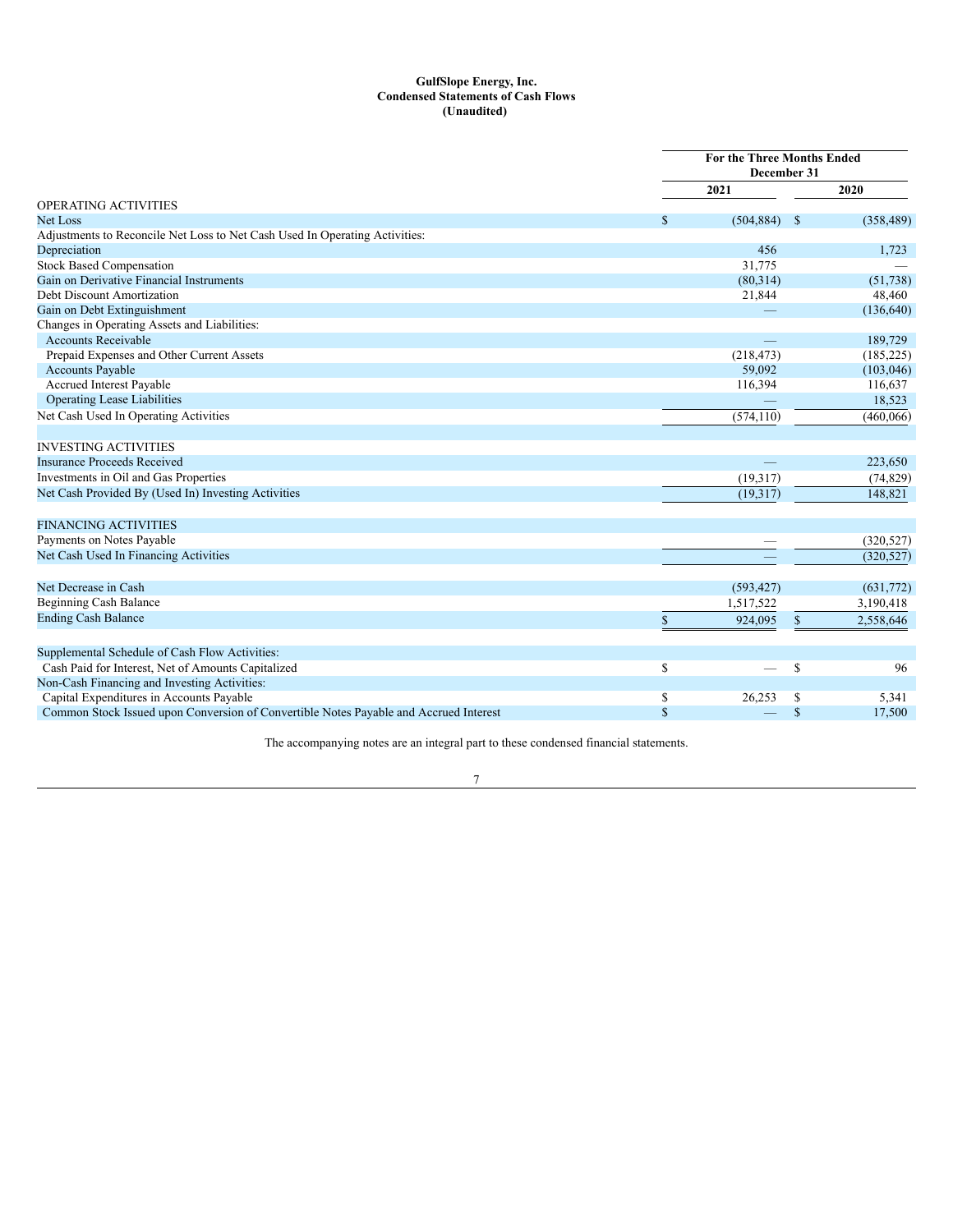#### **GulfSlope Energy, Inc. Notes to Condensed Financial Statements December 31, 2021 (Unaudited)**

# <span id="page-7-0"></span>**NOTE 1 – ORGANIZATION AND NATURE OF BUSINESS**

GulfSlope Energy, Inc. (the "Company" or "GulfSlope") is an independent oil and natural gas exploration company whose interests are concentrated in the United States Gulf of Mexico federal waters offshore Louisiana. The Company currently has under lease two federal Outer Continental Shelf blocks (referred to as "prospect," "portfolio" or "leases") and licensed three-dimensional (3-D) seismic data across its area of concentration.

# **NOTE 2 – SIGNIFICANT ACCOUNTING POLICIES**

The condensed financial statements included herein are unaudited. However, these condensed financial statements include all adjustments (consisting of normal recurring adjustments), which, in the opinion of management are necessary for a fair presentation of financial position, results of operations and cash flows for the interim periods. The results of operations for interim periods are not necessarily indicative of the results to be expected for an entire year. The preparation of financial statements in accordance with generally accepted accounting principles ("GAAP") in the United States of America requires management to make estimates and assumptions that affect the amounts reported in the Company's condensed financial statements and accompanying notes. Actual results could differ materially from those estimates.

Certain information, accounting policies, and footnote disclosures normally included in the financial statements prepared in accordance with generally accepted accounting principles in the United States of America have been omitted pursuant to certain rules and regulations of the Securities and Exchange Commission ("SEC"). The condensed financial statements should be read in conjunction with the audited financial statements for the year ended September 30, 2021, which were included in the Company's Annual Report on Form 10-K for the fiscal year ended September 30, 2021 and filed with the Securities and Exchange Commission on December 29, 2021.

#### **Cash**

GulfSlope considers highly liquid investments with original maturities to the Company of three months or less to be cash equivalents. There were no cash equivalents at December 31, 2021 and September 30, 2021.

#### **Liquidity / Going Concern**

The Company has incurred accumulated losses as of December 31, 2021 of \$60.7 million, has negative working capital of \$12.6 million and for the three months ended December 31, 2021 generated losses of \$0.5 million. Further losses are anticipated in developing our business. As a result, there exists substantial doubt about our ability to continue as a going concern. As of December 31, 2021, we had \$0.9 million of unrestricted cash on hand. The Company estimates that it will need to raise a minimum of \$10.0 million to meet its obligations and planned expenditures. The \$10.0 million is comprised primarily of capital project expenditures as well as general and administrative expenses. It does not include any amounts due under outstanding debt obligations, which amounted to \$12.1 million of current principal and accrued interest as of December 31, 2021. The Company plans to finance operations and planned expenditures through the issuance of equity securities, debt financings and farm-out agreements, asset sales or mergers. The Company also plans to extend the agreements associated with all loans, the accrued interest payable on these loans, as well as the Company's accrued liabilities. There are no assurances that financing will be available with acceptable terms, if at all, or that obligations can be extended. If the Company is not successful in obtaining financing or extending obligations, operations would need to be curtailed or ceased, or the Company would need to sell assets or consider alternative plans up to and including restructuring. The financial statements do not include any adjustments that might result from the outcome of this uncertainty.

# **Accounts Receivable**

The Company records an accounts receivable for operations expense reimbursements due from joint interest partners and also from normal operations. The Company estimates allowances for doubtful accounts based on the aged receivable balances and historical losses. If the Company determines any account to be uncollectible based on significant delinquency or other factors, the receivable and the underlying asset are assessed for recovery. As of December 31, 2021 and September 30, 2021, there was no allowance for doubtful accounts receivable. Gross accounts receivable was nil at December 31, 2021 and September 30, 2021, respectively.

#### **Full Cost Method**

The Company uses the full cost method of accounting for its oil and gas exploration and development activities. Under the full cost method of accounting, all costs associated with successful and unsuccessful exploration and development activities are capitalized on a country-by-country basis into a single cost center ("full cost pool"). Such costs include property acquisition costs, geological and geophysical ("G&G") costs, carrying charges on non-producing properties, costs of drilling both productive and nonproductive wells. Overhead costs, which includes employee compensation and benefits including stock-based compensation, incurred that are directly related to acquisition, exploration and development activities are capitalized. Interest expense is capitalized related to unevaluated properties and wells in process during the period in which the Company is incurring costs and expending resources to get the properties ready for their intended purpose. For significant investments in unproved properties and major development projects that are not being currently depreciated, depleted, or amortized and on which exploration or development activities are in progress, interest costs are capitalized. Proceeds from property sales will generally be credited to the full cost pool, with no gain or loss recognized, unless such a sale would significantly alter the relationship between capitalized costs and the proved reserves attributable to these costs. A significant alteration would typically involve a sale of 25% or more of the proved reserves related to a single full cost pool.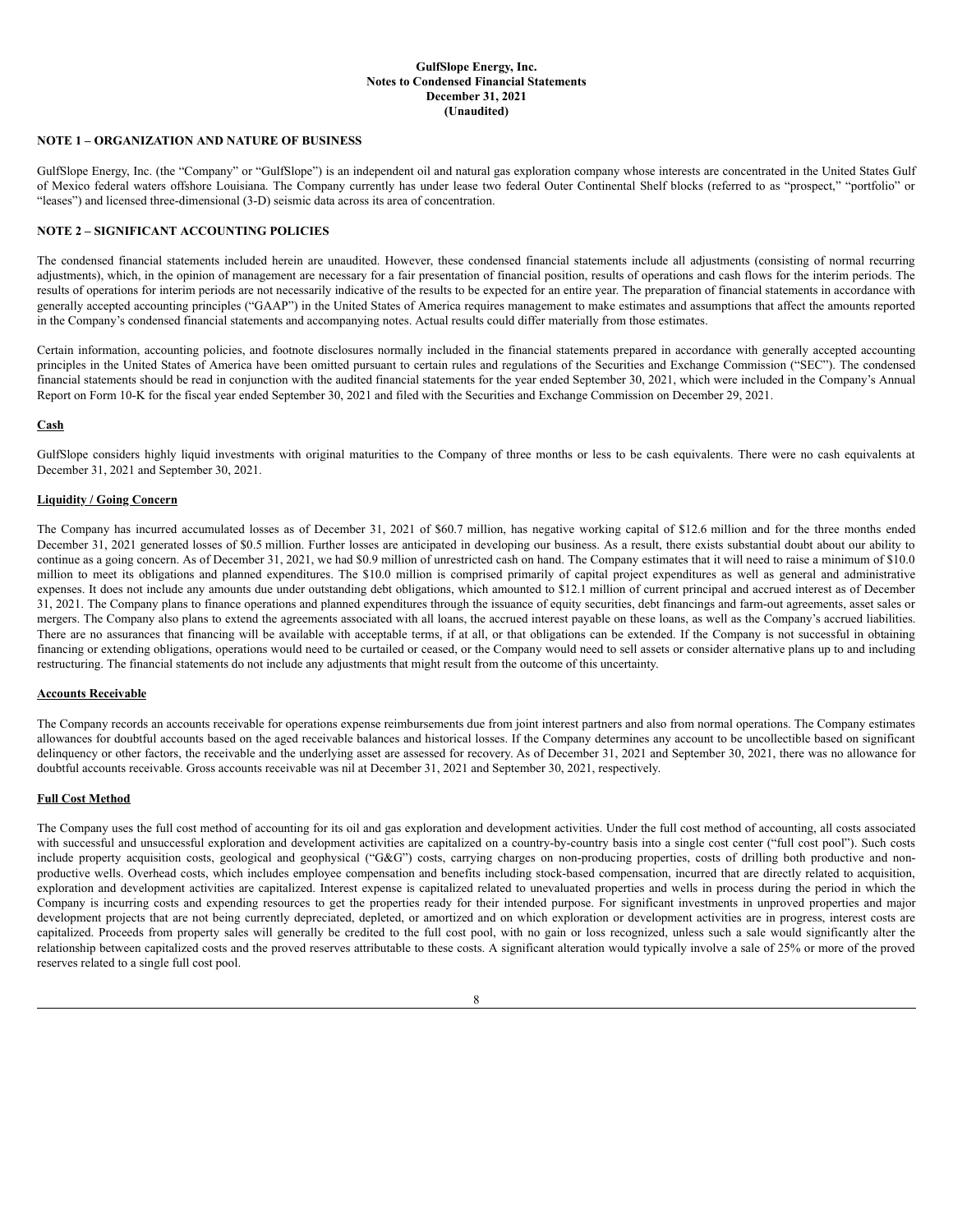Proved properties are amortized on a country-by-country basis using the units of production method ("UOP"), whereby capitalized costs are amortized over total proved reserves. The amortization base in the UOP calculation includes the sum of proved property, net of accumulated depreciation, depletion and amortization ("DD&A"), estimated future development costs (future costs to access and develop proved reserves), and asset retirement costs, less related salvage value.

The costs of unproved properties and related capitalized costs (such as G&G costs) are withheld from the amortization calculation until such time as they are either developed or abandoned. Unproved properties and properties under development are reviewed for impairment at least quarterly and are determined through an evaluation that considers, among other factors, seismic data, requirements to relinquish acreage, drilling results, remaining time in the commitment period, remaining capital plan, and political, economic, and market conditions. In countries where proved reserves exist, exploratory drilling costs associated with dry holes are transferred to proved properties immediately upon determination that a well is dry and amortized accordingly. In countries where a reserve base has not yet been established, impairments are charged to earnings. At December 31, 2021, the Company continues to pursue the development of its unproved properties and is actively finalizing the permitting of the Tau #2 well. As such, project economics continue to support cost incurred plus future development therefore no impairment is required at December 31, 2021. However, without the commencement of drilling the Tau #2 well, lease block Ship Shoal 336 will expire on June 30, 2022 unless an extension is granted for the lease block. If drilling does not commence or an extension is not granted, then approximately 35% of the prospect cost will be required to be written off.

Companies that use the full cost method of accounting for oil and natural gas exploration and development activities are required to perform a ceiling test calculation each quarter. The full cost ceiling test is an impairment test prescribed by SEC Regulation S-X Rule 4-10. The ceiling test is performed quarterly, on a country-by-country basis, utilizing the average of prices in effect on the first day of the month for the preceding twelve-month period. The cost center ceiling is defined as the sum of (a) estimated future net revenues, discounted at 10% per annum, from proved reserves, (b) the cost of properties not being amortized, if any, and (c) the lower of cost or market value of unproved properties included in the cost being amortized. If such capitalized costs exceed the ceiling, the Company will record a write-down to the extent of such excess as a non-cash charge to earnings. Any such write-down will reduce earnings in the period of occurrence and results in a lower depreciation, depletion and amortization rate in future periods. A write-down may not be reversed in future periods even though higher oil and natural gas prices may subsequently increase the ceiling.

The Company capitalizes exploratory well costs into oil and gas properties until a determination is made that the well has either found proved reserves or is impaired. If proved reserves are found, the capitalized exploratory well costs are reclassified to proved properties. The well costs are charged to expense if the exploratory well is determined to be impaired. The Company is currently evaluating one well for proved reserves and capitalized exploratory well costs remain pending the outcome of exploration activities involving the drilling of the Tau No. 2 well (twin well). Accordingly, these costs are included as suspended well costs at December 31, 2021 and it is expected that a final analysis will be completed in the next six months at which time the costs will be transferred to the full cost pool upon final evaluation.

As of December 31, 2021, the Company's oil and gas properties consisted of unproved properties, wells in process and no proved reserves.

Due to a combination of the COVID-19 pandemic and related pressures on the global supply-demand balance for crude oil and related products, commodity prices have been volatile. The Company has evaluated the effect of these factors on its business and notes these factors have caused a delay in the plans for the Company's 2022 drilling program. The Company continues to monitor the economic environment and evaluate the impact on the business.

#### **Asset Retirement Obligations**

The Company's asset retirement obligations will represent the present value of the estimated future costs associated with plugging and abandoning oil and natural gas wells, removing production equipment and facilities and restoring the seabed in accordance with the terms of oil and gas leases and applicable state and federal laws. Determining asset retirement obligations requires estimates of the costs of plugging and abandoning oil and natural gas wells, removing production equipment and facilities and restoring the sea bed as well as estimates of the economic lives of the oil and gas wells and future inflation rates. The resulting estimate of future cash outflows will be discounted using a credit-adjusted risk-free interest rate that corresponds with the timing of the cash outflows. Cost estimates will consider historical experience, third party estimates, the requirements of oil and natural gas leases and applicable local, state and federal laws, but do not consider estimated salvage values. Asset retirement obligations will be recognized when the wells drilled reach total depth or when the production equipment and facilities are installed or acquired with an associated increase in proved oil and gas property costs. Asset retirement obligations will be accreted each period through depreciation, depletion and amortization to their expected settlement values with any difference between the actual cost of settling the asset retirement obligations and recorded amount being recognized as an adjustment to proved oil and gas property costs. Cash paid to settle asset retirement obligations will be included in net cash provided by operating activities from continuing operations in the statements of cash flows. On a quarterly basis, when indicators suggest there have been material changes in the estimates underlying the obligation, the Company reassesses its asset retirement obligations to determine whether any revisions to the obligations are necessary. At least annually, the Company will assess all of its asset retirement obligations to determine whether any revisions to the obligations are necessary. Future revisions could occur due to changes in estimated costs or well economic lives, or if federal or state regulators enact new requirements regarding plugging and abandoning oil and natural gas wells. The Company drilled two well bores in 2018 and 2019 and these wellbores were both plugged with no further cost required and as such, the asset retirement obligation was completely extinguished.

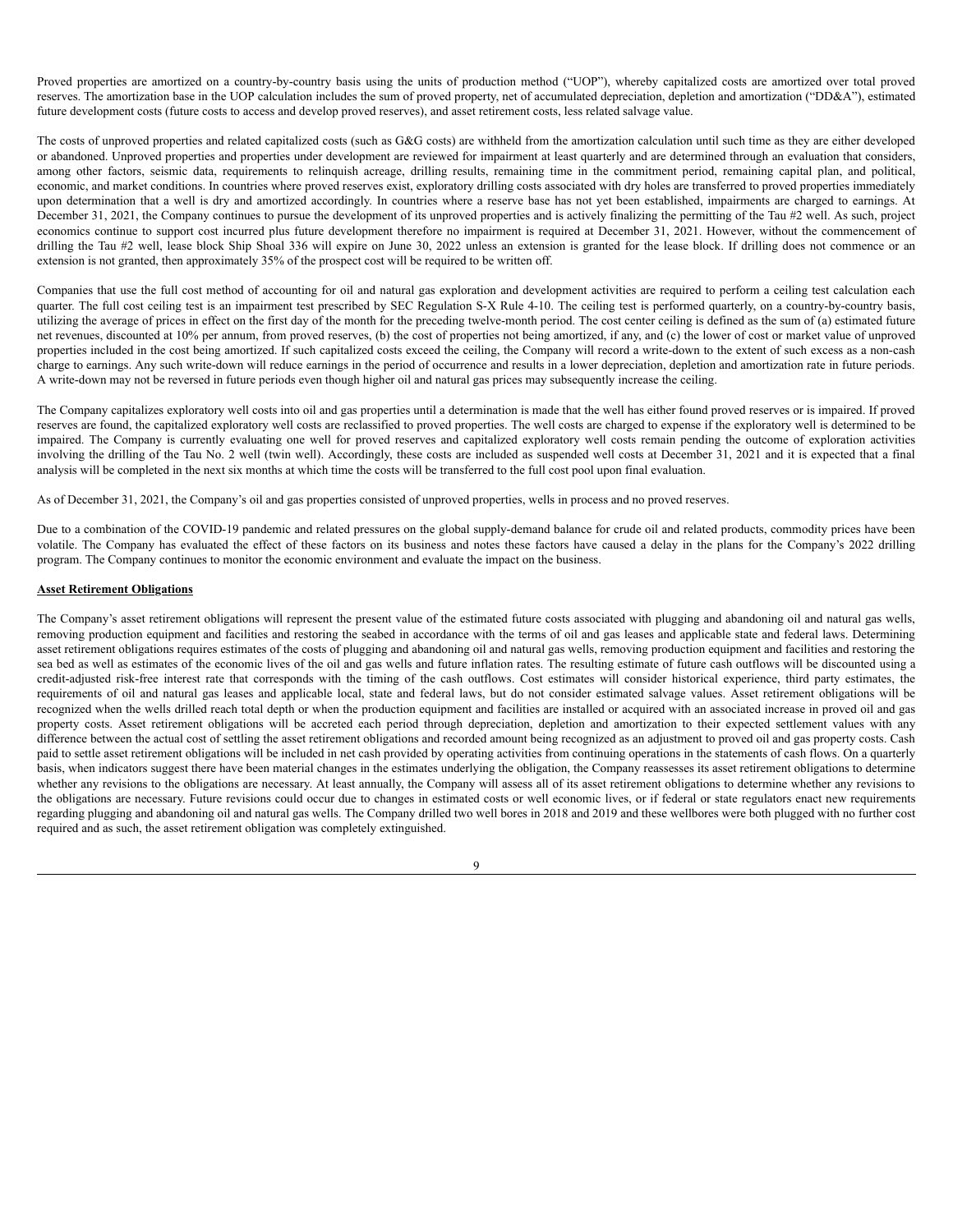## **Derivative Financial Instruments**

The accounting treatment of derivative financial instruments requires that the Company record certain embedded conversion options and warrants as liabilities at their fair value as of the inception date of the agreement and at fair value as of each subsequent balance sheet date with any change in fair value recorded as income or expense. As a result of entering into certain note agreements, for which such instruments contained a variable conversion feature with no floor, the Company had adopted a sequencing policy in accordance with ASC 815-40-35-12 whereby all future instruments issued after such variable conversion feature instruments may be classified as a derivative liability with the exception of instruments related to share-based compensation issued to employees or directors, as long as the certain variable convertible instruments exist. During the three months ended December 31, 2020, the variable conversion feature instruments have been extinguished or modified to remove the variable conversion feature. See Note 6.

Prior to November 19, 2020, the Company had a certain note payable which contained a variable conversion feature with no floor, and accordingly, the Company had adopted a sequencing policy in accordance with ASC 815-40-35-12 whereby all stock-based instruments issued after such note payable was issued and prior to it being extinguished were classified as derivative liabilities, with the exception of instruments related to share-based compensation issued to employees or directors. Such sequencing policy ceased upon the extinguishment of the note payable on November 19, 2020.

#### **Basic and Dilutive Earnings Per Share**

Basic income (loss) per share ("EPS") is computed by dividing net income (loss) (the numerator) by the weighted average number of common shares outstanding for the period (denominator). Diluted EPS is computed by dividing net income (loss) by the weighted average number of common shares and potential common shares outstanding (if dilutive) during each period. Potential common shares include stock options, warrants, and convertible notes payable. The number of potential common shares outstanding relating to stock options and warrants, is computed using the treasury stock method. The number of potential common shares related to convertible notes payable is determined using the if-converted method.

As the Company has incurred losses for the three months ended December 31, 2021, and 2020, the potentially dilutive shares are anti-dilutive and are not added into the loss per share calculations. As of December 31, 2021, and 2020, there were 288,396,467 and 256,011,343 potentially dilutive shares, respectively.

#### **Use of Estimates**

The preparation of financial statements in conformity with GAAP requires management to make estimates and assumptions that affect the reported amounts of assets and liabilities and disclosure of contingent assets and liabilities at the date of the financial statements and the reported amounts of revenues and expenses during the reporting period. Actual results could differ from those estimates.

#### **Recent Accounting Pronouncements Not Yet Adopted**

In August 2020, the Financial Accounting Standards Board ("FASB") issued ASU No. 2020-06, Accounting for Convertible Instruments and Contracts in an Entity's Own Equity (ASU 2020-06), which simplifies the accounting for certain financial instruments with characteristics of liabilities and equity, including convertible instruments and contracts in an entity's own equity. Additionally, ASU 2020-06 requires the application of the if-converted method to calculate the impact of convertible instruments on diluted earnings per share (EPS), which is consistent with the Company's accounting treatment under the current standard. ASU 2020-06 is effective for fiscal years beginning after December 15, 2021, with early adoption permitted for fiscal years beginning after December 15, 2020. ASU No. 2020-06 can be adopted on either a fully retrospective or modified retrospective basis. The adoption of ASU 2020-06 is not expected to have a material impact on the Company's financial statements or disclosures.

In May 2021, the FASB issued ASU 2021-04, Earnings Per Share (Topic 260), Debt-Modifications and Extinguishments (Subtopic 470-50), Compensation-Stock Compensation (Topic 718), and Derivatives and Hedging-Contracts in Entity's Own Equity (Subtopic 815-40): Issuer's Accounting for Certain Modifications or Exchanges of Freestanding Equity-Classified Written Call Options. ASU 2021-04 provides clarification and reduces diversity in an issuer's accounting for modifications or exchanges of freestanding equity-classified written call options (such as warrants) that remain equity classified after modification or exchange. An issuer measures the effect of a modification or exchange as the difference between the fair value of the modified or exchanged warrant and the fair value of that warrant immediately before modification or exchange. ASU 2021-04 introduces a recognition model that comprises four categories of transactions and the corresponding accounting treatment for each category (equity issuance, debt origination, debt modification, and modifications unrelated to equity issuance and debt origination or modification). ASU 2021-04 is effective for all entities for fiscal years beginning after December 15, 2021, including interim periods within those fiscal years. An entity should apply the guidance provided in ASU 2021-04 prospectively to modifications or exchanges occurring on or after the effective date. Early adoption is permitted for all entities, including adoption in an interim period. If an entity elects to early adopt ASU 2021-04 in an interim period, the guidance should be applied as of the beginning of the fiscal year that includes that interim period. The adoption of ASU 2021-04 is not expected to have a material impact on the Company's financial statements or disclosures.

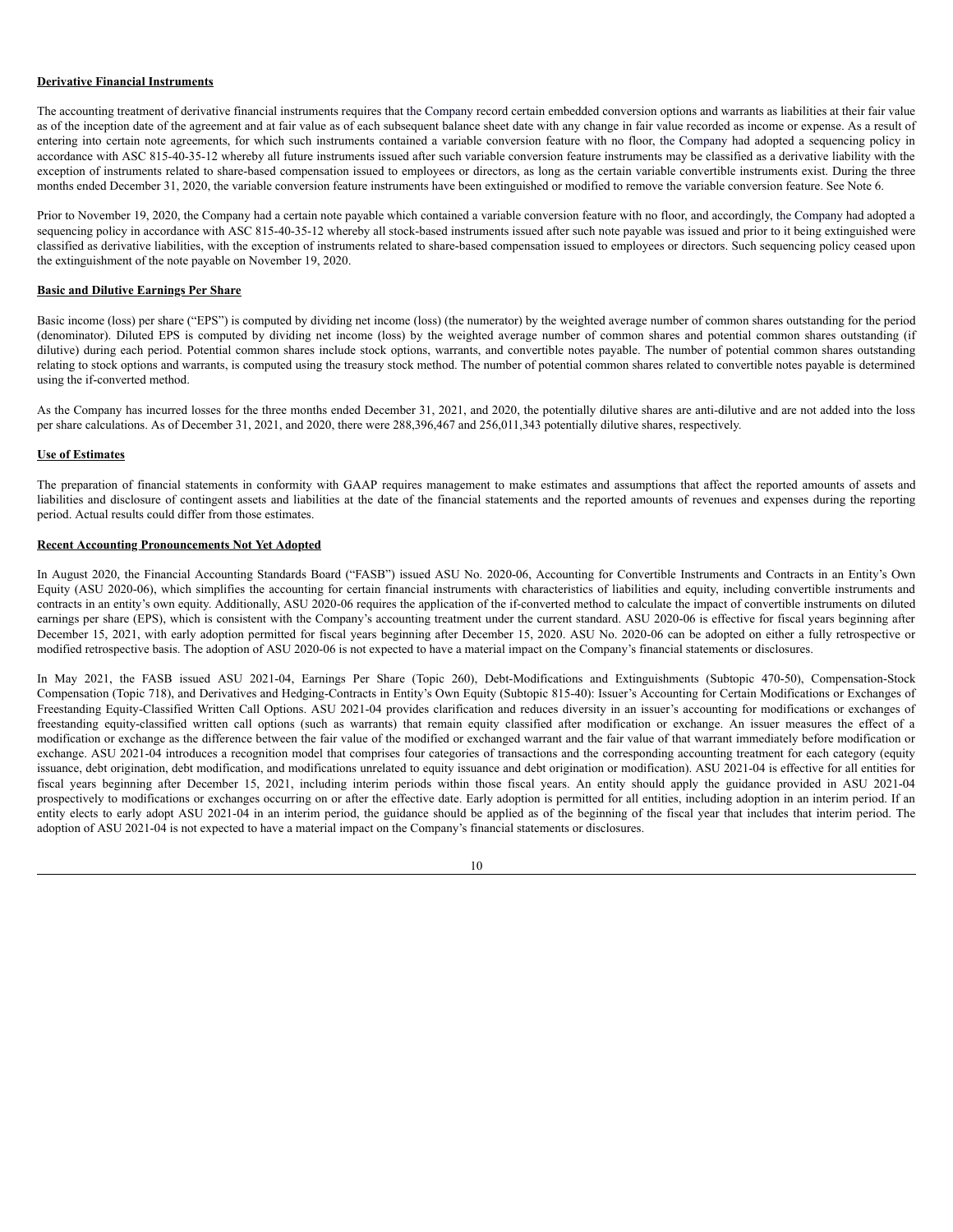The Company has evaluated all other recent accounting pronouncements and believes either they are not applicable or that none of them will have a significant effect on the Company's financial statements.

# **NOTE 3 – OIL AND NATURAL GAS PROPERTIES**

The Company currently has under lease two federal Outer Continental Shelf blocks and has licensed 2.2 million acres of three-dimensional (3-D) seismic data in its area of concentration. Our two leases expire on June 30, 2022, and October 31, 2025, respectively.

The Company, as the operator of two wells drilled in the United States Gulf of Mexico, has incurred tangible and intangible drilling costs for the wells in process and has billed its working interest partners for their respective share of the drilling costs to date. The intangible drilling and all other costs related to the first well have been impaired. The second well, Tau, was drilled to a measured depth of 15,254 feet, as compared to the originally permitted 29,857 foot measured depth. Producible hydrocarbon zones were not established to that depth, but hydrocarbon shows were encountered. Complex geomechanical conditions required two by-pass wellbores, one sidetrack wellbore, and eight casing strings to reach that depth. Equipment limitations prevented further drilling. In addition, the drilling rig had contractual obligations related to another operator. The Company elected to plug this well in a manner that would allow for re-entry at a later time. The Company is evaluating various options related to future operations in this wellbore and testing of the deeper Tau prospect. The Company plans to re-drill this prospect within the next twelve months, however, the impact of the COVID-19 pandemic on offshore operations is still under mitigation by operators and will influence the potential timing of a re-drill.

In January 2019, the Tau well experienced an underground control of well event and as a result, the Company filed an insurance claim pursuant to its insurance policy with its insurance underwriters (the "Underwriters"). The total amount of the claim was approximately \$10.8 million for 100% working interest after the insurance deductible amount. The Company received approximately \$2.5 million of this amount and credited wells in process for approximately \$0.9 million for the Company's portion, and recorded an accrued payable for approximately \$1.6 million, pending evaluation of distributions to the working interest owners. In December 2019, the accrued payable was settled by the issuance to the working interest partner of approximately 38.4 million shares of the Company's common stock.

In May 2019, the Tau No. 1 well experienced a second underground control of well event and as a result, the Company filed an insurance claim. The claim was related to a subsurface well occurrence that happened during the drilling of the Company's Tau No. 1 well on May 5, 2019 at a measured depth of 15,254 feet. The Company subsequently controlled the occurrence and ceased drilling operations and plugs were placed in the well to meet regulatory requirements prior to rig release. Pursuant to the Policy terms and conditions, the Underwriters were obligated to reimburse GulfSlope for qualified actual costs and expenses incurred to (i) regain control of the well, and (ii) restore or re-drill the well to 15,254 feet. Total costs and expenses to regain control of the well were determined to be approximately \$4.8 million (net of deductible) for 100% working interest and all of this amount had been received as of December 31, 2020. GulfSlope's share of this amount was approximately \$1.2 million.

In November 2019, an agreement was reached with a working interest partner whereby the working interest partner re-conveyed to the Company their 5% interest in Tau and Canoe in exchange for the release of claims and the Company foregoing collection of accounts receivable owed by the working interest partner. As a result of this agreement approximately \$3.6 million of accounts receivable was reclassified to oil and gas properties – unproved during the year ended September 30, 2020.

On July 27, 2020, the Company entered into a settlement with the Underwriters of the well control events insurance policy for their claims associated with the re-drilling of the Tau No. 1 well. In accordance with the settlement, in lieu of the insurer paying for the redrill of the well and for a complete release of any further liability under the insurance policy, the Company will receive approximately \$6.6 million in cash net to its 25% working interest. At December 31, 2020, all of this amount has been received.

As of December 31, 2021, the Company's oil and natural gas properties consisted of unproved properties, wells in process and no proved reserves. During the three months ended December 31, 2021 and 2020, the Company capitalized nil of interest expense to oil and natural gas properties, respectively, and approximately \$0.05 million and \$0.3 million of general and administrative expenses, capitalized to oil and natural gas properties, respectively. Without the commencement of drilling the Tau #2 well, lease block Ship Shoal 336 will expire on June 30, 2022, unless an extension is granted for the lease block. If drilling does not commence or an extension is not granted, then a portion of the prospect cost will be required to be written off.

#### **NOTE 4 – RELATED PARTY TRANSACTIONS**

During April 2013 through September 2017, the Company entered into convertible promissory notes whereby it borrowed a total of \$8,675,500 from John Seitz, the chief executive officer ("CEO"). The notes are due on demand, bear interest at the rate of 5% per annum, and \$5,300,000 of the notes are convertible into shares of common stock at a conversion price equal to \$0.12 per share of common stock (the then offering price of shares of common stock to unaffiliated investors). As of December 31, 2021, the total amount owed to John Seitz is \$8,675,500. This amount is included in loans from related parties within the condensed balance sheets. There was approximately \$3.07 million and \$2.63 million of unpaid interest associated with these loans included in accrued interest payable within the balance sheet as of December 31, 2021 and 2020, respectively.

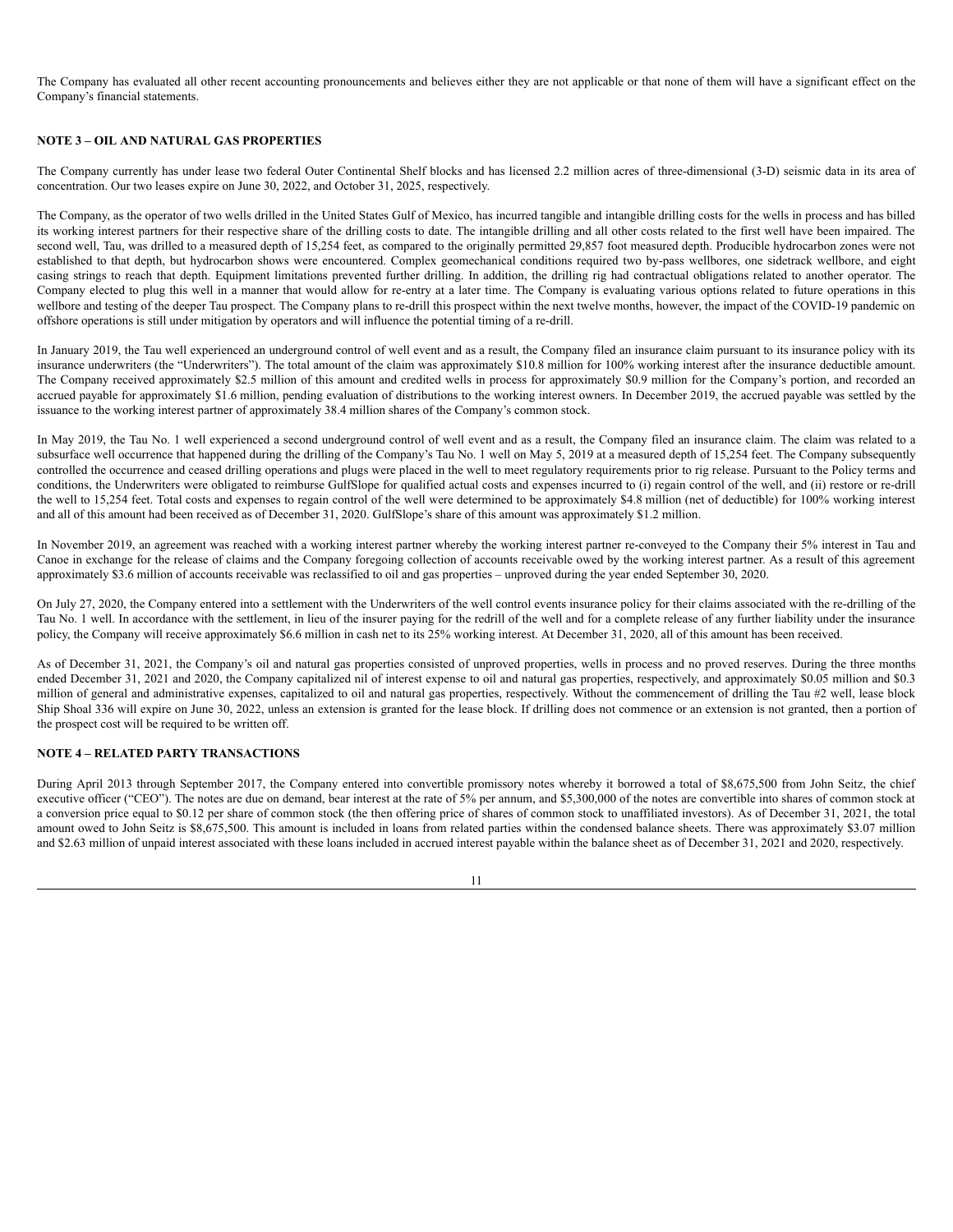On November 15, 2016, a family member of the CEO entered into a \$50,000 convertible promissory note with associated warrants ("Bridge Financing") under the same terms received by other investors (see Note 5).

Domenica Seitz CPA, related to John Seitz, has provided accounting services to the Company through September 30, 2020 as a consultant and beginning October 2020 as an employee. The total amount payable to Domenica Seitz is approximately \$346,000 for unpaid past services as of December 31, and September 30, 2021, respectively. During the three months ended December 31, 2021 and 2020, salary of approximately \$19,000, respectively was paid.

# **NOTE 5 – NOTES PAYABLE**

# PPP Loan

On April 16, 2020, GulfSlope Energy, Inc. entered into a promissory note (the "Note") evidencing an unsecured \$100,300 loan under the Paycheck Protection Program (the "PPP Loan"). The Paycheck Protection Program was established under the Coronavirus Aid, Relief, and Economic Security Act (the "CARES Act") and is administered by the U.S. Small Business Administration. The PPP Loan was made through Zions Bancorporation, N.A. dba Amegy Bank (the "Lender"). On December 17, 2020, the PPP Loan plus accrued interest of \$662 was formally forgiven in full by the U.S. Small Business Administration. The forgiven loan balance and related interest totaling \$100,962 was accounted for as a gain on debt extinguishment in the Condensed Statements of Operations during the three months ended December 31, 2020.

#### Insurance Note Payable

In November 2019, the Company purchased an insurance policy for approximately \$241,000 and financed \$220,629 of the premium by executing a note payable at an interest rate of 5.6%. The note was paid in full with the October 2020 payment. The balance of the note payable was nil and \$21,527 at December 31, 2020 and September 30, 2020, respectively.

# **NOTE 6 – CONVERTIBLE NOTES PAYABLE**

The Company's convertible promissory notes consisted of the following as of September 30, 2021 and December 31, 2021.

|                               | <b>September 30, 2021</b> |              |  |                 |           | <b>December 31, 2021</b> |         |         |                 |                   |                 |             |         |  |  |            |
|-------------------------------|---------------------------|--------------|--|-----------------|-----------|--------------------------|---------|---------|-----------------|-------------------|-----------------|-------------|---------|--|--|------------|
|                               |                           |              |  |                 |           |                          |         |         |                 | <b>Notes, Net</b> |                 |             |         |  |  | Notes, Net |
|                               |                           | <b>Notes</b> |  | <b>Discount</b> |           | of Discount              |         |         | <b>Notes</b>    |                   | <b>Discount</b> | of Discount |         |  |  |            |
| <b>Bridge Financing Notes</b> | JD.                       | 227,000      |  |                 | (50, 337) |                          | 176.663 | ሐ<br>D. | 227,000         | $\mathbb{S}$      | (28.493)        |             | 198,507 |  |  |            |
| Total                         | $\sqrt{2}$<br>D           | 227,000      |  |                 | (50.337)  |                          | 176,663 |         | 227,000<br>، عد | \$                | (28, 493)       |             | 198,507 |  |  |            |

# Bridge Financing Notes

Between June and November 2016, the Company issued eleven convertible promissory notes ("Bridge Financing Notes") with associated warrants in a private placement to accredited investors for total gross proceeds of \$837,000, including \$222,000 from related parties. These notes and associated warrants had a maturity of one year (which has been extended at maturity to April 30, 2021), an annual interest rate of 8% and can be converted at the option of the holder at a conversion price of \$0.025 per share. In addition, the convertible notes will automatically convert if a qualified equity financing of at least \$3 million occurs before maturity and such mandatory conversion price will equal the effective price per share paid in the qualified equity financing. The note balances as of December 31, 2021 and September 30, 2021 were \$277,000, with unamortized debt discounts of approximately \$28,000 and \$6,000, respectively. Debt discount amortization for the three months ended December 31, 2021 and 2020 was approximately \$22,000 and \$5,000, respectively. As noted above, on April 30, 2021, the maturity date related to these notes and associated warrants was extended to April 30, 2022. In consideration for the extension of the notes in April 2021, the Company extended the term of the related warrants until April 30, 2022 and recognized approximately \$87,000 of additional debt discount which represented the incremental value of the modified warrants over the pre-modification warrants.

#### June 2019 Convertible Debenture

On June 21, 2019, the Company entered into a securities purchase agreement to borrow up to \$3,000,000 through the issuance of convertible debentures ("Convertible Debentures") and associated warrants. On June 21, 2019, approximately \$2,100,000 ("Tranche 1") of Convertible Debentures were purchased with other tranches closing on August 7, 2019 for \$400,000 ("Tranche 2") and November 6, 2019 ("Tranche 3") for \$500,000. All tranches accrue interest at eight percent per annum, and mature one year after each respective closing date, and are convertible at the option of the holder any time after issuance into common stock at a conversion rate of the lesser of: (1) \$0.05 per share; or (2) 80% of the lowest volume weighted adjusted price (as reported by Bloomberg, LP) for the ten consecutive trading days immediately preceding conversion, and in the event of default the conversion rate adjusts to 60% of the lowest volume weighted average price in the previous 20 trading days.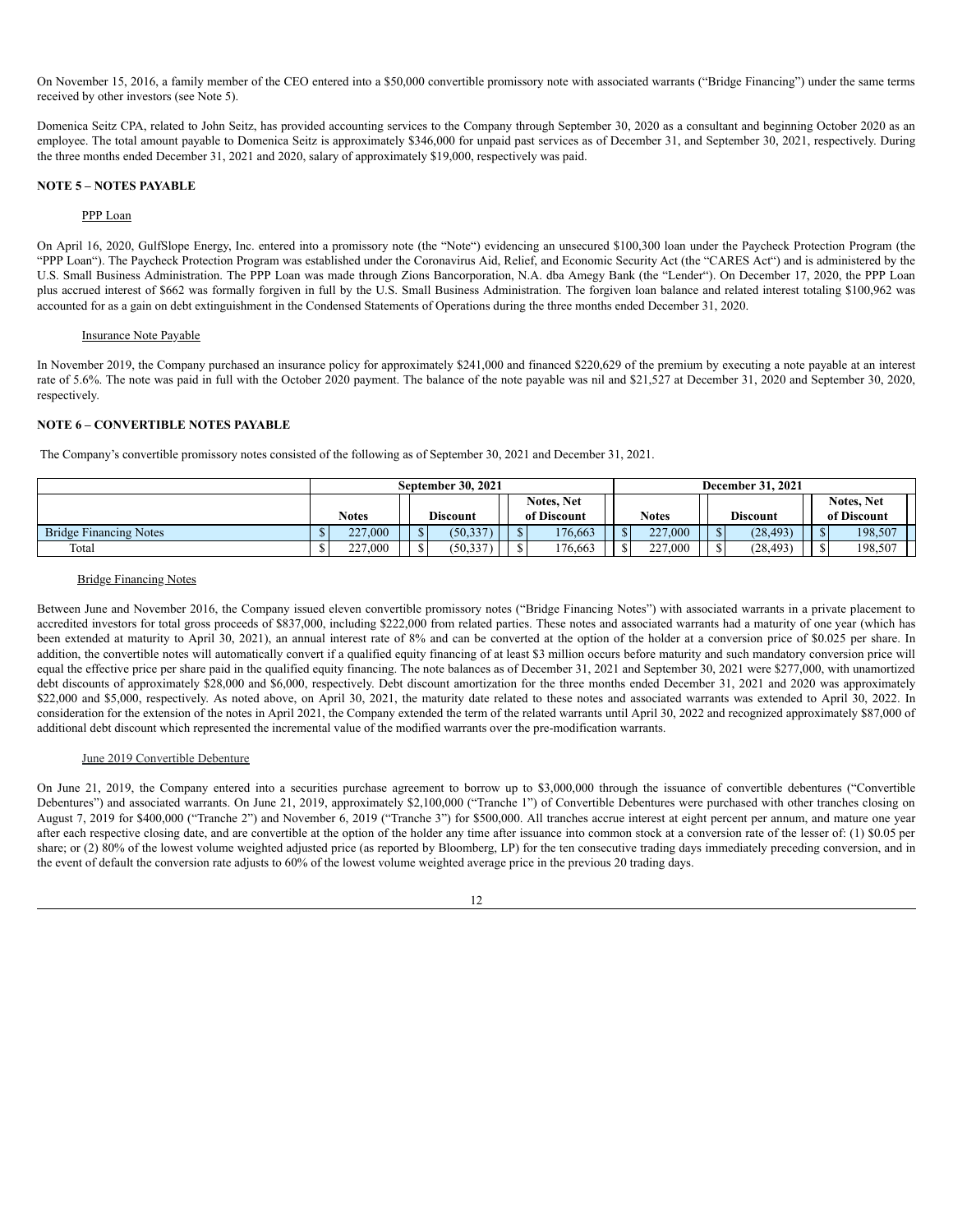In addition, the holder received warrants to purchase an aggregate of 50 million shares of common stock at an exercise price of \$0.04 per share (subsequently reduced to an exercise price \$0.02 in 2020). Such warrants expire on the fifth anniversary of issuance. In total the offering costs incurred related to this Convertible Debenture were approximately \$398,000.

The Company evaluated the conversion feature and concluded that it should be bifurcated and accounted for as a derivative liability due to the variable conversion feature which does not contain an explicit limit on the number of shares that are required to be issued upon conversion. In addition, the Company concluded the warrants required treatment as derivative liabilities as the Company could not assert it has sufficient authorized but unissued shares to settle the warrants upon exercise when taking into account other stock-based commitments including the Convertible Debentures. Accordingly, the embedded conversion feature and warrants were recorded at fair value at issuance and are subsequently re-measured to fair value each reporting period.

In June 2020, the Company extended the maturity dates of Tranche 1 and Tranche2 to August 21, 2020 in exchange for a cash payment of \$50,000. The extension was treated as a modification for accounting purposes which resulted in the \$50,000 being recognized as an additional debt discount allocated on a pro-rata basis between Tranche 1 and Tranche 2 and will be amortized using the effective interest method over the remaining life of the respective tranches.

On July 27, 2020, the Company and the holder agreed to the following cash payments in full satisfaction of the obligations thereunder: (1) \$50,000 on the date of the Agreement; (2) \$700,000 on or before August 21, 2020; (3) \$750,000 on or before September 30, 2020; and (4) any remaining principal amount outstanding on or before November 30, 2020. As of the date of the agreement, the principal balance outstanding on the Convertible Debenture was \$1,900,000, which amount may be reduced in the event that holder elects to convert to equity all or any portion of principal prior to repayment. In connection with the agreement, the holder agreed not to convert more than \$300,000 of principal of the Debenture between the date of the agreement and November 30, 2020. Upon the timely payment by the Company of the amounts set forth above, all other amounts due on the Debentures, including any interest or fees accrued or that will accrue or become due or payable on the Debentures, will be extinguished. The Company accounted for this arrangement as a modification of the existing debt.

During the year ended September 30, 2020, the lender converted approximately \$1,200,000 of principal of Tranche 1 and approximately \$139,000 of accrued interest into common stock. The remaining balance of the convertible debenture at September 30, 2020 was \$300,000.

In November 2020, the Company made a \$300,000 payment in full to satisfy the remaining balance of the convertible debenture and a gain on extinguishment of debt was recognized in the amount of \$35,678.

## **NOTE 7 – FAIR VALUE MEASUREMENT**

Fair value is defined as the price that would be received upon the sale of an asset or paid to transfer a liability in an orderly transaction between market participants at the measurement date. Fair value measurements are classified and disclosed in one of the following categories:

- Level 1: Unadjusted quoted prices in active markets that are accessible at the measurement date for identical, unrestricted assets or liabilities. The Company considers active markets as those in which transactions for the assets or liabilities occur in sufficient frequency and volume to provide pricing information on an ongoing basis.
- Level 2: Ouoted prices in markets that are not active, or inputs which are observable, either directly or indirectly, for substantially the full term of the asset or liability. This category includes those derivative instruments that the Company values using observable market data. Substantially all of these inputs are observable in the marketplace throughout the term of the derivative instrument, can be derived from observable data, or are supported by observable levels at which transactions are executed in the marketplace. Instruments in this category include non-exchange traded derivative financial instruments as well as warrants to purchase common stock and long-term incentive plan liabilities calculated using the Black-Scholes model to estimate the fair value as of the measurement date.
- Level 3: Measured based on prices or valuation models that require inputs that are both significant to the fair value measurement and less observable from objective sources (i.e. supported by little or no market activity).

As required by ASC 820-10, financial assets and liabilities are classified based on the lowest level of input that is significant to the fair value measurement. The Company's assessment of the significance of a particular input to the fair value measurement requires judgment and may affect the valuation of the fair value of assets and liabilities and their placement within the fair value hierarchy levels.

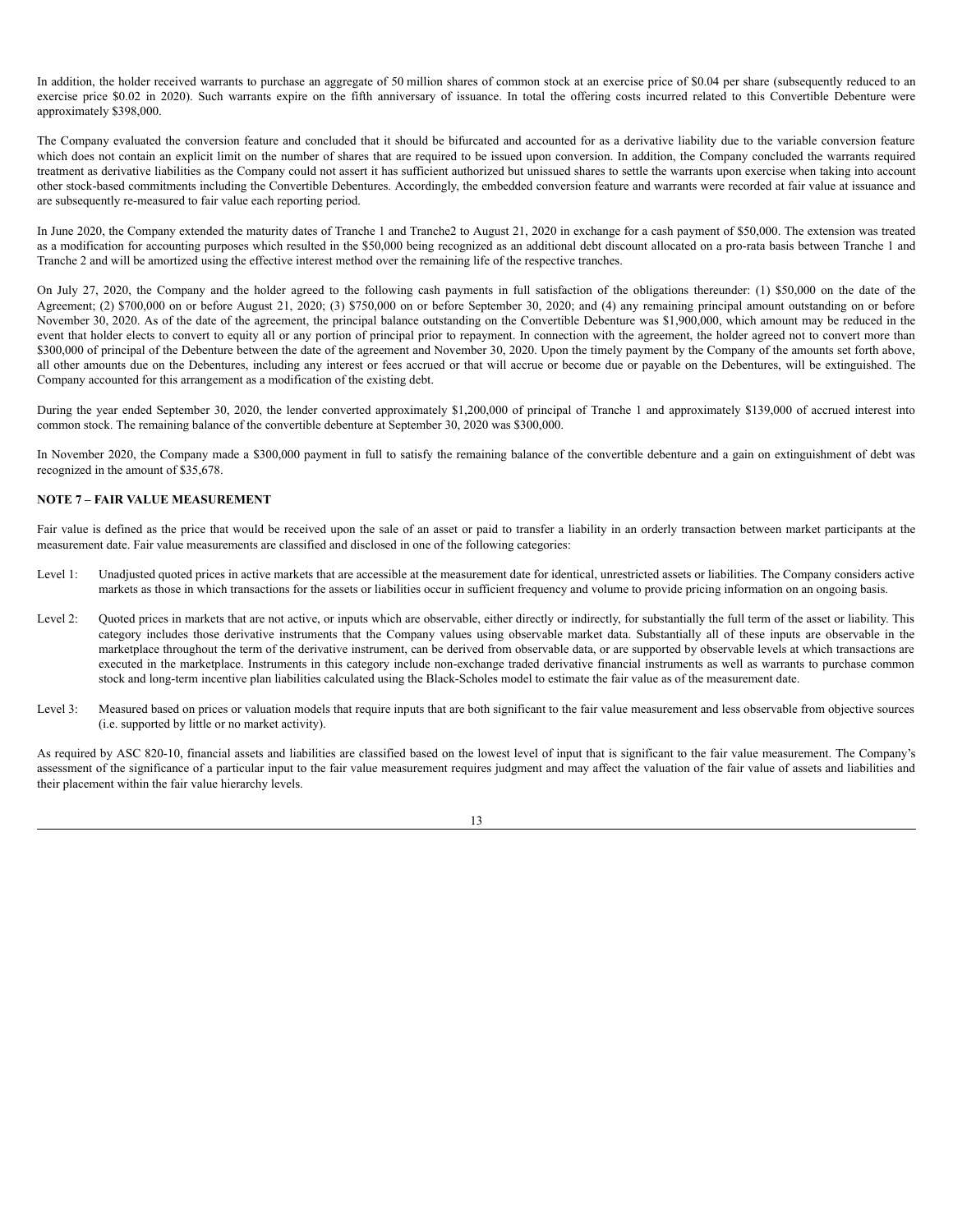#### **Fair Value on a Recurring Basis**

The following table sets forth by level within the fair value hierarchy the Company's derivative financial instruments that were accounted for at fair value on a recurring basis as of September 30, 2021 and December 31, 2021, respectively:

|                                                       | <b>Ouoted Prices in</b><br><b>Active Markets for</b><br><b>Identical Assets</b> |                          | <b>Significant Other</b><br><b>Observable Inputs</b> | <b>Significant Other</b><br>Unobservable<br>Inputs |                                 | <b>Total Fair</b> |
|-------------------------------------------------------|---------------------------------------------------------------------------------|--------------------------|------------------------------------------------------|----------------------------------------------------|---------------------------------|-------------------|
| <b>Description</b>                                    | (Level 1)                                                                       |                          | (Level 2)                                            | (Level 3)                                          |                                 | Value as of       |
| Derivative Financial Instrument at September 30, 2021 |                                                                                 |                          | (1,201,656)                                          |                                                    |                                 | (1,201,656)       |
| Derivative Financial Instrument at December 31, 2021  |                                                                                 | $\overline{\phantom{a}}$ | (1, 121, 342)                                        |                                                    | $\hspace{0.1mm}-\hspace{0.1mm}$ | (1, 121, 342)     |

The change in derivative financial instruments for the three months ended December 31, 2021 is as follows:

| September 30, 2021 balance          | (1.201.656)   |
|-------------------------------------|---------------|
| New derivative instruments issued   |               |
| Derivative instruments extinguished |               |
| Change in fair value                | 80,314        |
| December 31, 2021 balance           | (1, 121, 342) |

Non-recurring fair value assessments include impaired oil and natural gas property assessments and stock-based compensation. There was no impairment charge recorded for the quarters ended December 31, 2021 and 2020, respectively. The Company recorded stock-based compensation of approximately \$32,000 and nil for the three months ended December 31, 2021 and 2020, respectively.

# **NOTE 8 – COMMON STOCK/PAID IN CAPITAL**

#### Three Months Ended December 31, 2020

In October 2020 the Company issued approximately 17.5 million common shares with a fair value of approximately \$0.1 million that were reflected on the September 30, 2020 balance sheet as additional paid in capital – shares to be issued.

#### **NOTE 9 – STOCK-BASED COMPENSATION**

Stock-based compensation cost is measured at the grant date, based on the estimated fair value of the award using the Black Scholes option pricing model, and is recognized over the vesting period. The Company recognized stock-based compensation of approximately \$32,000 and nil for the three months ended December 31, 2021 and 2020, respectively. Of the \$32,000 of stock-based compensation recognized for the three months ended December 31, 2021, all was recorded as compensation expense within general and administrative expense.

The following table summarizes the Company's stock option activity during the three months ended December 31, 2021:

|                                   | <b>Number of Options</b> | <b>Weighted Average</b><br><b>Exercise Price</b> | <b>Weighted Average</b><br>Remaining<br><b>Contractual Term</b><br>(In years) |
|-----------------------------------|--------------------------|--------------------------------------------------|-------------------------------------------------------------------------------|
| Outstanding at September 30, 2021 | 146,000,000              | 0.0444                                           |                                                                               |
| Granted                           |                          |                                                  |                                                                               |
| Exercised                         |                          |                                                  |                                                                               |
| Cancelled                         |                          |                                                  |                                                                               |
| Outstanding at December 31, 2021  | 146,000,000              | 0.0444                                           | 3.51                                                                          |
| Vested and expected to vest       | 146,000,000              | 0.0444                                           | 3.51                                                                          |
| Exercisable at December 31, 2021  | 125,500,000              | 0.0510                                           | 3.43                                                                          |

As of December 31, 2021, there was no unrecognized stock-based compensation expense.

# **NOTE 10 – COMMITMENTS AND CONTINGENCIES**

From time to time, the Company may become involved in litigation relating to claims arising out of its operations in the normal course of business. No legal proceedings, government actions, administrative actions, investigations, or claims are currently pending against us or involve the Company.

In July 2018, the Company entered into a 39 month lease for approximately 5,000 square feet of office space in 4 Houston Center in downtown Houston. Annual base rent is approximately \$94,000 for the first 18 months, increasing to approximately \$97,000 and \$99,000 respectively during the remaining term of the lease. The lease term ended on September 30, 2021, and the Company entered into a twelve-month lease that can be terminated with at least 30 days prior written notice.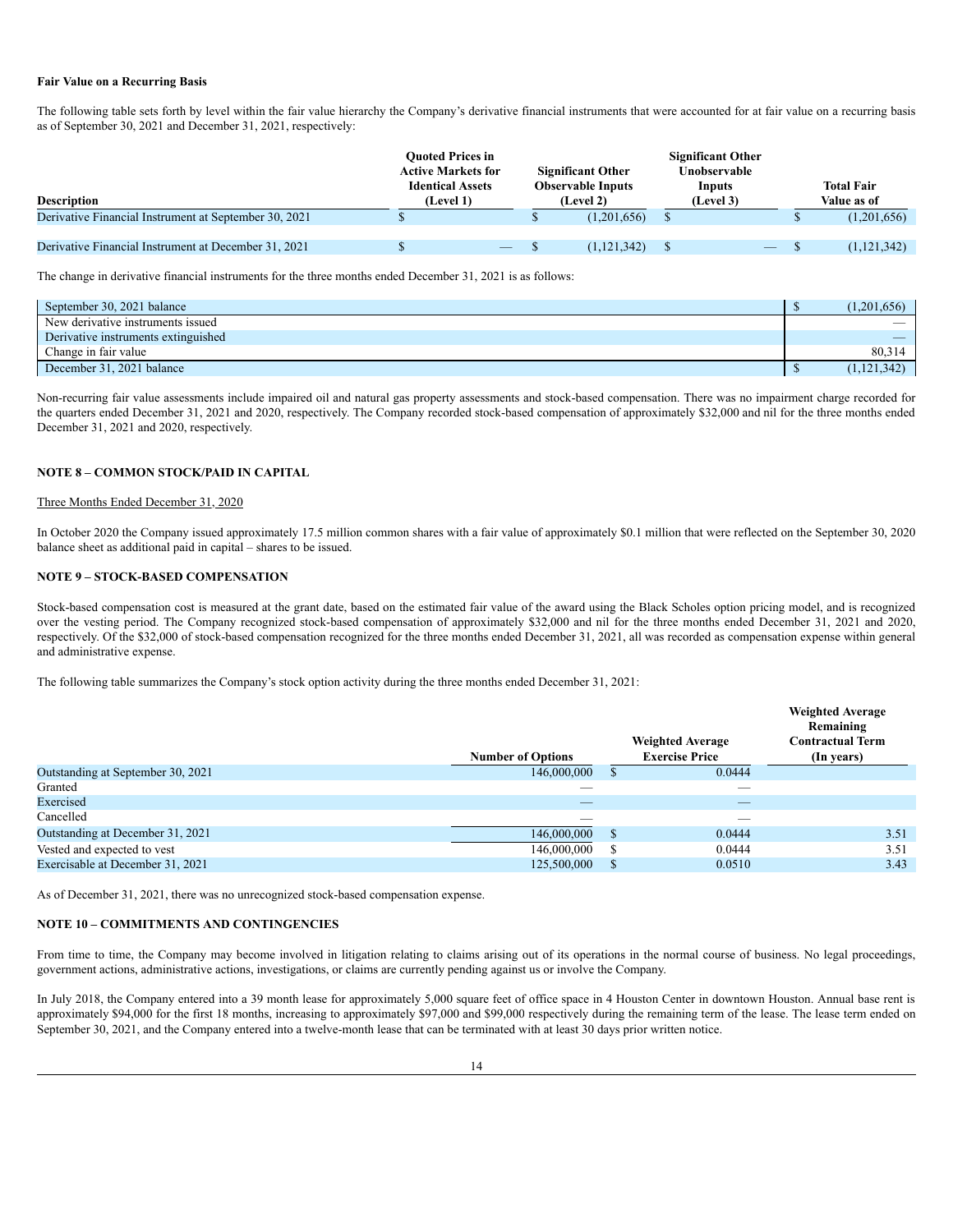The Company reached an agreement in August 2018 for the settlement of approximately \$1 million in debt owed to a third party. As required under the terms of the settlement, the Company made a payment of approximately \$0.16 million in cash and 10 million shares of common stock at such time. The agreement also contained a provision such that upon the sale of the common stock by the holder, if the proceeds received were not sufficient to fully satisfy the original debt balance, additional payment by the Company will be made under a mutually agreed payment plan. If the stock is sold for a gain any surplus in excess of \$1.3 million shall be a credit against future purchases. The agreement was determined to meet the definition of a derivative in accordance with ASC 815. At December 31, 2021, there is a derivative financial instrument liability recorded of approximately \$0.7 million related to this agreement.

# **NOTE 11 – SUBSEQUENT EVENTS**

The Company completed a review and analysis of all events that occurred after the condensed balance sheet date to determine if any such events must be reported and has determined that there are no other subsequent events to be disclosed.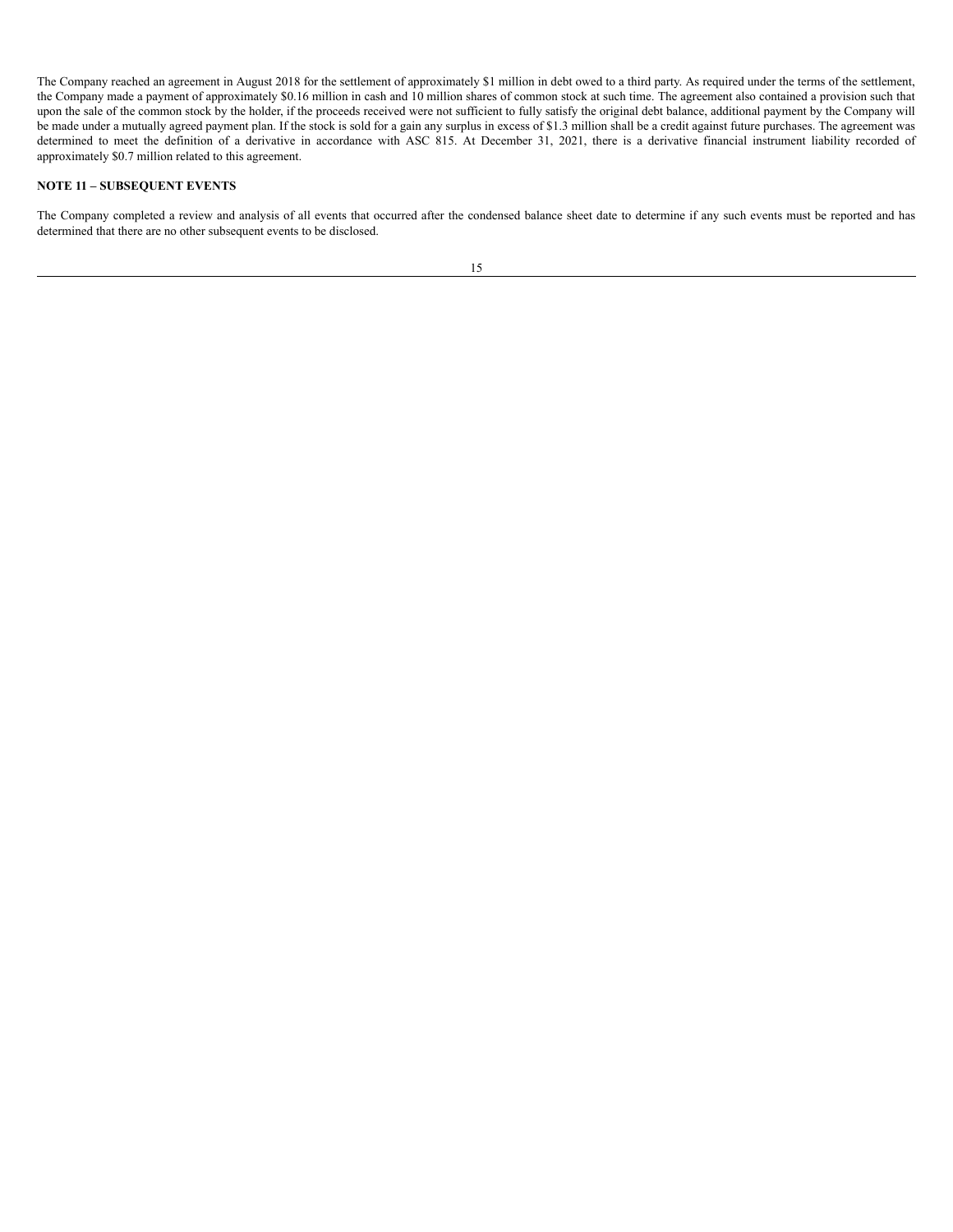#### <span id="page-15-0"></span>**Item 2. Management's Discussion and Analysis of Financial Condition and Results of Operations.**

#### **Forward-looking Statements**

The following discussion and analysis should be read in conjunction with our accompanying unaudited condensed consolidated financial statements and the notes to those financial statements included in Item 1 of this Quarterly Report on Form 10-Q. The following discussion contains forward-looking statements within the meaning of the Private Securities Litigation Reform Act of 1995, Section 27A of the Securities Act of 1933 and Section 21E of the Securities Exchange Act of 1934 (the "Exchange Act"). These forward-looking statements involve risks, uncertainties and assumptions. If the risks or uncertainties materialize or the assumptions prove incorrect, our results may differ materially from those expressed or implied by such forward-looking statements and assumptions. All statements other than statements of historical fact are statements that could be deemed forward-looking statements, such as those statements that address activities, events or developments that we expect, believe or anticipate will or may occur in the future. These statements are based on certain assumptions and analyses made by us in light of our experience and perception of historical trends, current conditions, expected future developments and other factors we believe are appropriate in the circumstances. Known material risks that may affect our financial condition and results of operations are discussed in Item 1A, Risk Factors of our Annual Report on Form 10-K for the year ended September 30, 2021 and this Quarterly Report on Form 10-Q, Part II, Item 1A, Risk Factors, and may be discussed or updated from time to time in subsequent reports filed with the Securities and Exchange Commission. Readers are cautioned not to place undue reliance on forward-looking statements, which speak only as of the date hereof. We assume no obligation, nor do we intend to update these forward-looking statements. Unless the context requires otherwise, references in this Quarterly Report on Form 10-Q to "GulfSlope" "we," "us," "our" and the "Company" refer to GulfSlope Energy, Inc.

#### **Overview**

GulfSlope Energy, Inc. is an independent crude oil and natural gas exploration and production company whose interests are concentrated in the United States Gulf of Mexico federal waters. We are a technically driven company and we use our licensed 2.2 million acres of advanced three-dimensional ("3-D") seismic data to identify, evaluate, and acquire assets with attractive economic profiles. GulfSlope Energy commenced commercial operations in March 2013. GulfSlope Energy was originally organized as a Utah corporation in 2004 and became a Delaware corporation in 2012. We have focused our operations in the US Gulf of Mexico because we believe this area provides us with favorable geologic and economic conditions, including multiple reservoir formations, comprehensive geologic databases, extensive infrastructure, relatively favorable royalty regime, and an attractive acquisition market and because our management and technical teams have significant experience and technical expertise in this geologic province. Additionally, we licensed 2.2 million acres of advanced 3-D seismic data, a significant portion of which has been enhanced by new, state-of-the-art reprocessing and noise attenuation techniques including reverse time migration depth imaging. We have used our broad regional seismic database and our reprocessing efforts to generate and highgrade oil and natural gas prospects. The use of our extensive seismic database, coupled with our ability, knowledge, and expertise to effectively reprocess this seismic data, allows us to further optimize our drilling operations and to effectively evaluate acquisition and joint venture opportunities. We consistently assess our prospect inventory in order to deploy capital as efficiently as possible. We have given preference to areas with water depths of 450 feet or less where production infrastructure already exists, which will allow for any discoveries to be developed rapidly and cost effectively with the goal to reduce economic risk while increasing returns

We have historically operated our business with working capital deficits and these deficits have been funded by equity and debt investments and loans from management. As of December 31, 2021, we had \$0.9 million of cash on hand. The Company estimates that it will need to raise a minimum of \$10.0 million to meet its obligations and planned expenditures through February 2023. The Company plans to finance operations and planned expenditures through equity and/or debt financings, farm-out agreements, and/or other transactions. There are no assurances that financing will be available with acceptable terms, if at all.

# **Competitive Advantages**

*Experienced management***.** Our management team has a track record of finding, developing and producing oil and natural gas in various hydrocarbon producing basins including the US Gulf of Mexico. Our team has significant experience in acquiring and operating oil and natural gas producing assets worldwide with particular emphasis on conventional reservoirs. We deployed a technical team with over 150 years of combined industry experience finding and developing oil and natural gas in the development and execution of our technical strategy. We believe the application of advanced geophysical techniques on a specific geographic area with unique geologic features such as conventional reservoirs whose trapping configurations have been obscured by overlying salt layers provides us with a competitive advantage.

*Advanced seismic image processing***.** Commercial improvements in 3-D seismic data imaging and the development of advanced processing algorithms, including pre-stack depth, beam, and reverse time migration have allowed the industry to better distinguish hydrocarbon traps and identify previously unknown prospects. Specifically, advanced processing techniques improve the definition of the seismic data from a scale of time to a scale of depth, thus locating the images in three dimensions. The Company has invested significant technical person hours in the reprocessing and interpretation of seismic data. We believe the proprietary reprocessing and interpretation and the contiguous nature of our licensed 3-D seismic data gives us an advantage over other exploration and production companies operating in our core area.

*Industry leading position in our core area***.** We have licensed 2.2 million acres of 3-D seismic data which covers over 440 Outer Continental Shelf ("OCS") Federal lease blocks on the highly prolific Louisiana outer shelf, offshore US Gulf of Mexico. We believe the proprietary and state-of-the-art reprocessing of our licensed 3-D seismic data, along with our proprietary and leading-edge geologic depositional and petroleum trapping models, gives us an advantage in identifying and high grading drilling and acquisition opportunities in our core area.

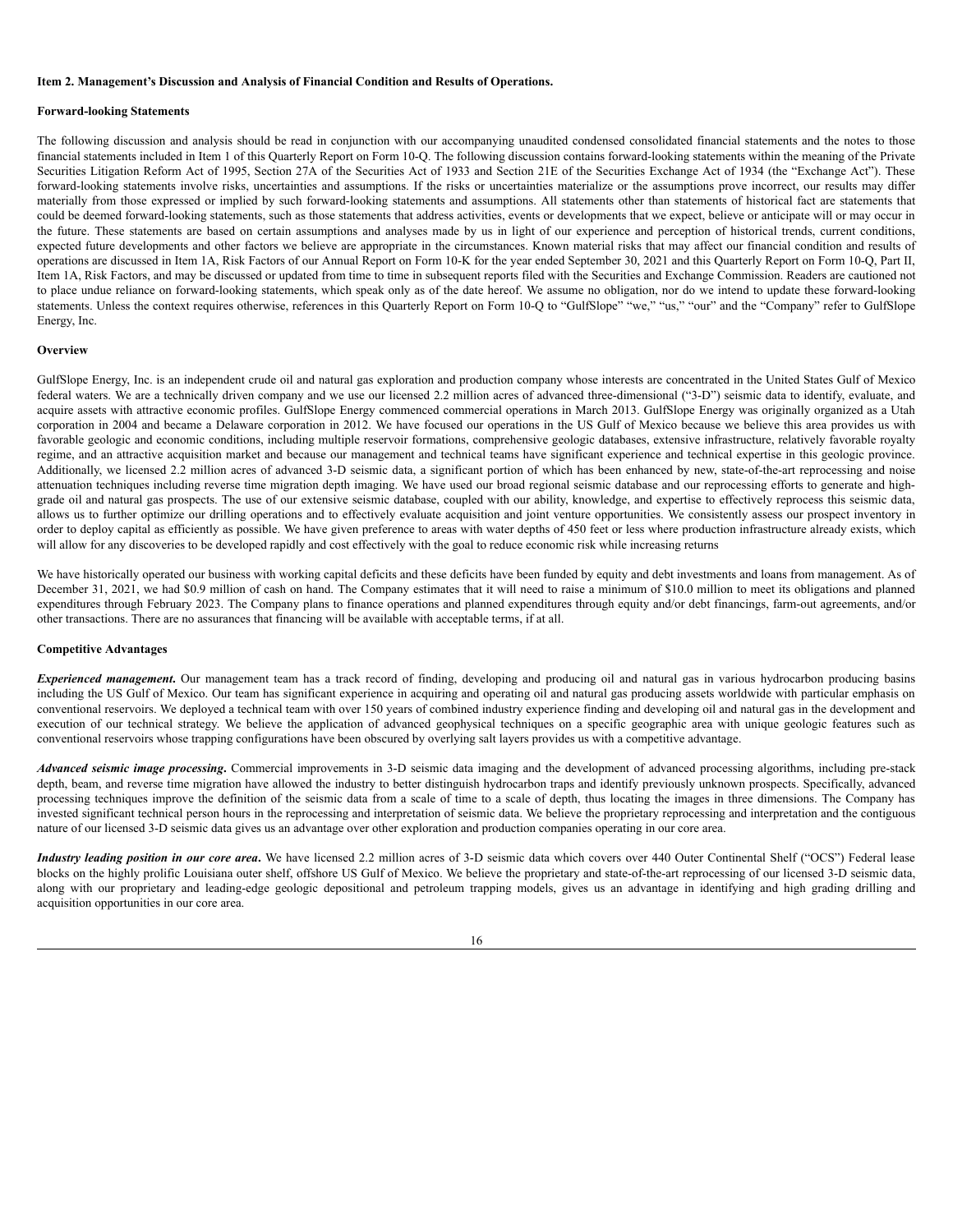#### **Technical Strategy**

We believe that a major obstacle to identifying potential hydrocarbon accumulations globally has been the inability of seismic technology to accurately image deeper geologic formations because of overlying massive, extensive, and complex salt bodies. Large and thick laterally extensive subsurface salt layers highly distort the seismic ray paths traveling through them, which often has led to misinterpretation of the underlying geology and the potential major accumulations of oil and gas. We believe the opportunity exists for a technology-driven company to extensively apply advanced seismic acquisition and processing technologies, with the goal of achieving attractive commercial discovery rates for exploratory wells, and their subsequent appraisal and development, potentially having a very positive impact on returns on invested capital. These tools and techniques have been proven to be effective in deep water exploration and production worldwide, and we are using them to identify and drill targets below the salt bodies in an area of the shallower waters of the Gulf of Mexico where industry activity has largely been absent for over 20 years. GulfSlope management led the early industry teams in their successful efforts to discover and develop five new fields below the extensive salt bodies in our core area during the 1990's, which have produced over 125 million barrels of oil equivalent.

Our technical approach to exploration and development is to deploy a team of highly experienced geo-scientists who have current and extensive understanding of the geology and geophysics of the petroleum system within our core area, thereby decreasing the traditional timing and execution risks of advancing up a learning curve. For data licensing, re-processing and interpretation, our technical staff has prioritized specific geographic areas within our 2.2 million acres of seismic coverage, with the goal to optimize capital outlays.

Modern 3-D seismic datasets with acquisition parameters that are optimal for improved imaging at multiple depths are readily available in many of these sub-basins across our core area and can be licensed on commercially reasonable terms. The application of state-of-the-art seismic imaging technology is necessary to optimize delineation of prospective structures and to detect the presence of hydrocarbon-charged reservoirs below many complex salt bodies. An example of such a seismic technology is reverse time migration, which we believe to be the most accurate, fastest, and yet affordable, seismic imaging technology for critical depth imaging available today.

#### **Lease Strategy**

Our prospect identification and analytical strategy is based on a thorough understanding of the geologic trends within our core area. Exploration efforts have been focused in areas where lease acquisition opportunities are readily available. We entered into two master 3-D license agreements, together covering approximately 2.2 million acres and we have completed advanced processing on select areas within this licensed seismic area exceeding one million acres. We can expand this coverage and perform further advanced processing, both with currently licensed seismic data and seismic data to be acquired. We have sought to acquire and reprocess the highest resolution data available in the potential prospect's direct vicinity. This includes advanced imaging information to further our understanding of a particular reservoir's characteristics, including both trapping mechanics and fluid migration patterns. Reprocessing is accomplished through a series of model building steps that incorporate the geometry of the geology to optimize the final image. Our integration of existing geologic understanding and enhanced seismic processing and interpretation provides us with unique insights and perspectives on existing producing areas and especially underexplored formations below and adjacent to salt bodies that are highly prospective for hydrocarbon production.

We currently hold two leases, and we are evaluating the acquisition of additional leases in our core area. Our two leases have a five-year primary term, expiring on June 30, 2022, and October 31, 2025. The Bureau of Ocean Energy Management's ("BOEM") regulatory framework provides multiple options for leaseholders to apply to receive extensions of lease terms under specified conditions. GulfSlope is exploring all options contained in BOEM's regulatory framework to extend the terms of the leases. Additional prospective acreage can be obtained through lease sales, farm-in, or purchase. As is consistent with a prudent and successful exploration approach, we believe that additional seismic licensing, acquisition, processing, and/or interpretation may become highly advantageous, to more precisely define the most optimal drillable location(s), particularly for development of discoveries.

#### **Acquisition Strategy**

We are encouraged by a combination of macroeconomic factors that make the US Gulf of Mexico an attractive target for producing property acquisitions. Transaction activity has remained low despite the ongoing recovery of commodity prices for oil and gas. Current holders of production are dominated by the historically active major oil and gas companies and a smaller set of pure play companies. Compelling motivations exist for many of these companies to divest, as US Gulf of Mexico producing assets may no longer be core holdings, given the competition for capital within their portfolios. Multiple existing holders of production have stated their intention to exit the US Gulf of Mexico. GulfSlope is a proven qualified operator in the US Gulf of Mexico and the management team has broad and deep offshore experience.

Accordingly, we continue to identify and evaluate potential producing property acquisitions in the offshore US Gulf of Mexico, taking advantage of our highly specialized subsurface and engineering capabilities, knowledge, and expertise. Any merger or acquisition is likely to be financed through the issuance of debt and/or equity securities.

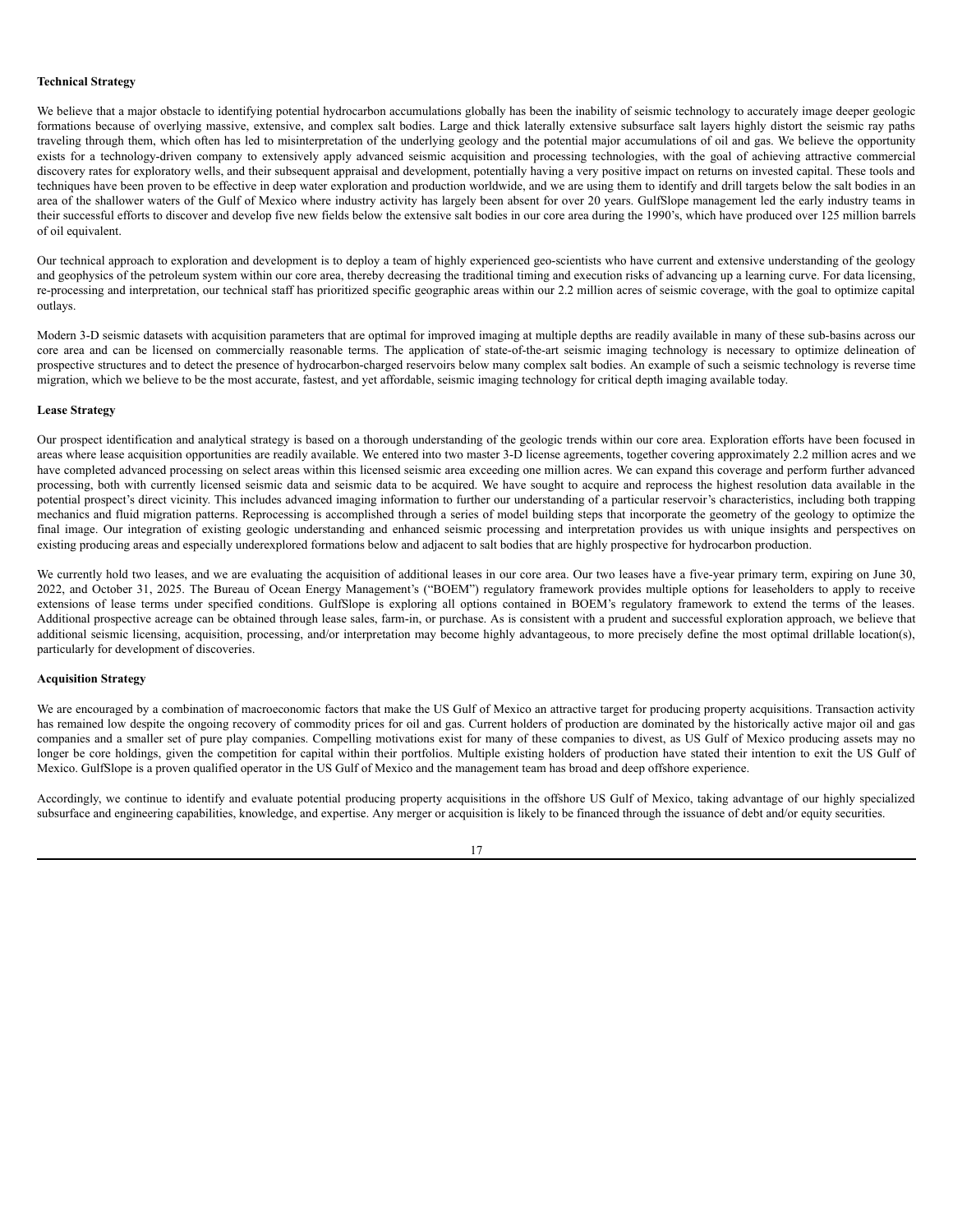#### **Drilling and other Exploratory and Development Strategies**

Our plan has been to partner with other entities which could include oil and gas companies and/or financial investors. Our goal is to diversify risk and minimize capital exposure to exploration drilling costs. We expect a portion of our exploration costs to be paid by our partners through these transactions, in return for our previous investment in prospect generation and delivery of an identified prospect on acreage we control. Such arrangements are a commonly accepted industry method of proportionately recouping pre-drill cost outlays for seismic, land, and associated interpretation expenses. We cannot assure you, however, that we will be able to enter into any such arrangements on satisfactory terms. In any drilling, we expect that our retained working interest will be adjusted based upon factors such as geologic risk and well cost. Early monetization of a discovered asset or a portion of a discovered asset is an option for the Company as a means to fund development of additional exploration projects as an alternative to potential equity or debt offerings. However, if a reasonable value were not received from the market at the discovery stage, then we may elect to retain (subject to lease terms) the discovery asset undeveloped, until a reasonable offer is received in line with our perceived market value, or we may elect to seek development partners on a promoted basis in order to substantially reduce capital development requirements.

#### **Outlook**

In the first quarter of 2020, the COVID-19 outbreak spread quickly across the globe. Federal, state and local governments mobilized to implement containment mechanisms and minimize impacts to their populations and economies. Various containment measures, such as stay-at-home orders, closures of restaurants and banning of group gatherings resulted in a severe drop in general economic activity, as well as a corresponding decrease in global energy demand. Additionally, the risks associated with COVID-19 impacted our workforce and the way we meet our business objectives. Due to concerns over health and safety, we asked our employees to work remotely. In 2021 we began to plan a process to phase employees to return to the office. Working remotely has not significantly impacted our ability to maintain operations or caused us to incur significant additional expenses; however, we are unable to predict the duration or ultimate impact of these measures. In addition, actions by the Organization of Petroleum Exporting Countries and other high oil exporting countries like Russia ("OPEC+") have negatively impacted crude oil prices throughout 2020 and early 2021. These rapid and unprecedented events pushed crude oil storage near capacity and driven prices down significantly. On January 27, 2021, President Biden issued an executive order that commits to substantial action on climate change, calling for, among other things, the elimination of subsidies provided to the fossil fuel industry, increased production of offshore wind energy and increased emphasis on climate-related risks across governmental agencies and economic sectors. The Biden Administration has also taken actions to limit oil and gas development activities on the OCS. Other actions that could be pursued by the Biden Administration include more restrictive requirements for the establishment of pipeline infrastructure or the permitting of liquefied natural gas export facilities, as well as more stringent emissions standards for oil and gas facilities. These events have been the primary cause of the significant supply-and-demand imbalance for oil, first significantly lowering oil pricing and later significantly increasing oil pricing. The uncertainty in the trajectory of oil and gas prices and in future government actions, has greatly affected energy companies plans and budgets and may continue to exist in future periods. The Company has evaluated the effect of these factors on its business and the Company has determined that these factors will most likely cause a delay in the Company's 2022 drilling program. The Company continues to monitor the economic environment and evaluate its continuing impact on the business.

#### **Recent Developments**

The Company has been conducting pre-drill operations for the Tau prospect which is anticipated to be re-drilled to a total depth of approximately 21,000 feet. The Exploration Plan has been filed with and approved by BOEM and the Application for Permit to Drill has been filed with the Bureau of Safety and Environmental Enforcement and is pending approval. We are currently engaged in the process of seeking additional partners for the drilling of the Tau #2 well.

The Company continues to be active in the evaluation of potential mergers and producing property acquisitions that it deems to be attractive opportunities. Any such merger or acquisition is likely to be financed through a combination of debt and equity.

The Tau Prospect is located approximately six miles northeast of the Mahogany Field, discovered in 1993. The Mahogany Field is recognized as the first commercial discovery below allocthonous salt in the Gulf of Mexico. The Tau Prospect is defined by mapping of 3D seismic reprocessed by RTM methods. Drilling operations on the Tau subsalt prospect commenced in September 2018. The wellbore was designed to test multiple Miocene horizons trapped against a well-defined salt flank, including equivalent reservoir sands discovered and developed at the nearby Mahogany Field. The surface location for Tau was located in 305 feet of water. In January 2019, the Tau well experienced an underground control of well event and as a result, an insurance claim was filed with the insurance Underwriters for a net amount of approximately \$10.8 million for 100% working interest. The insurance claim was subsequently approved. On May 13, 2019, GulfSlope announced the Tau No. 1 well was drilled to a measured depth of 15,254 feet, as compared to the originally permitted 29,857 foot measured depth. Producible hydrocarbon zones were not established to that depth, but hydrocarbon shows were encountered. Complex geomechanical conditions required two by-pass wellbores, one sidetrack wellbore, and eight casing strings to reach the depth of 15,254 feet. Equipment limitations prevented further drilling at that time. In addition, the drilling rig had contractual obligations related to another operator. Due to these factors, the Company elected to plug the well in a manner that would allow for re-entry at a later time. Planning is underway for a redrill of the Tau prospect.

In May 2019, the Tau No. 1 well experienced a second underground control of well event and as a result, the Company filed an insurance claim. The claim was related to a subsurface well occurrence that happened during the drilling of the Company's Tau No. 1 well on May 5, 2019 at a measured depth of 15,254 feet. The Company subsequently controlled the occurrence and ceased drilling operations and plugs were placed in the well to meet regulatory requirements prior to rig release. Pursuant to the Policy terms and conditions, the Underwriters were obligated to reimburse GulfSlope for qualified actual costs and expenses incurred to (i) regain control of the well, and (ii) restore or re-drill the well to 15,254 feet. Total costs and expenses to regain control of the well were determined to be approximately \$4.8 million (net of deductible) for 100% working interest and all of this amount had been received as of September 30, 2020. GulfSlope's share of this amount was approximately \$1.2 million.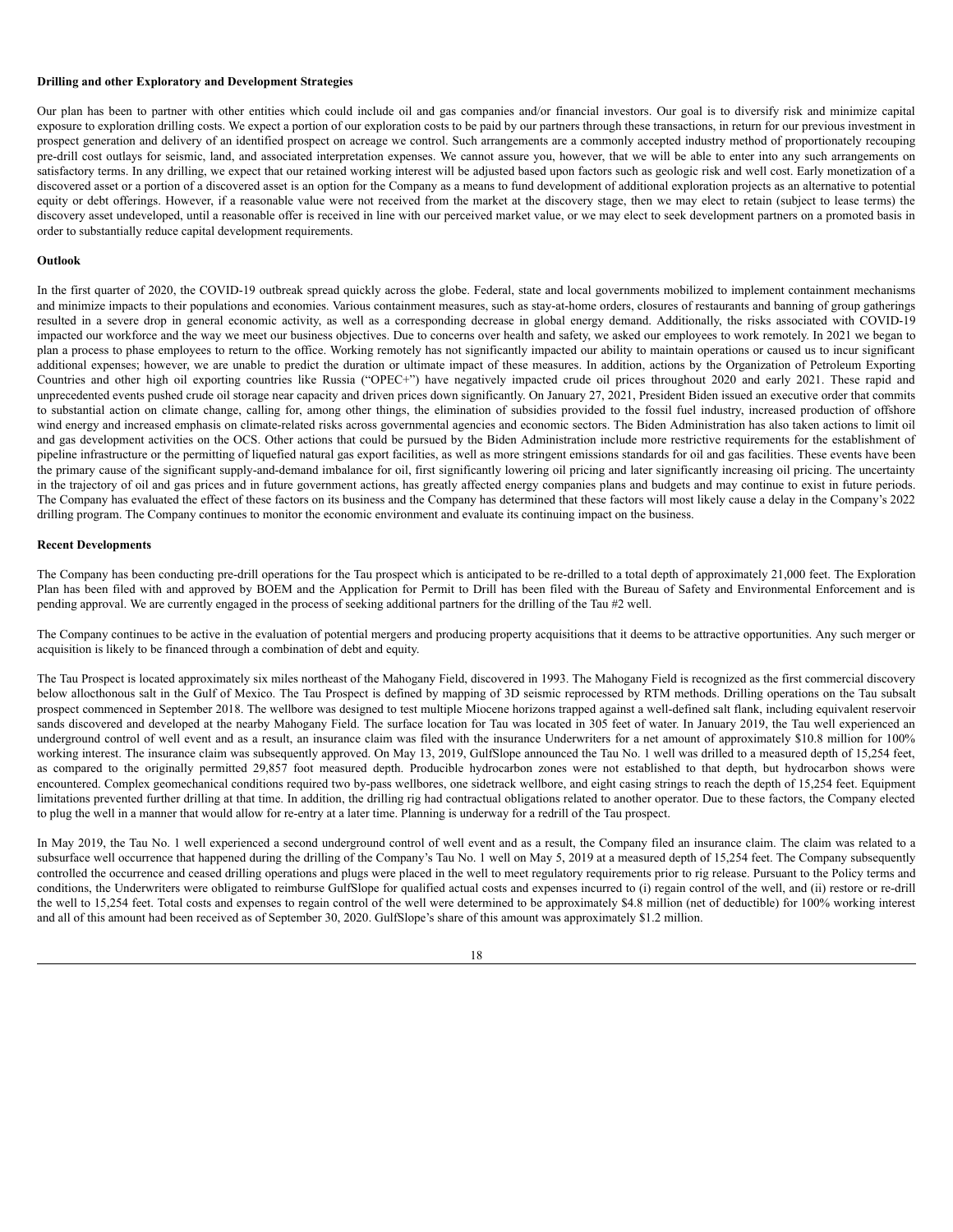On July 27, 2020, the Company entered into a settlement with the Underwriters of a well control events insurance policy covering certain claims associated with the drilling of the Company's Tau Prospect during May 2019. In accordance with the settlement, in lieu of the insurer paying for the redrill of the well and for a complete release of any further liability under the insurance policy, the Company received approximately \$6.6 million in cash net to its 25% working interest.

#### **Significant Accounting Policies**

The Company uses the full cost method of accounting for its oil and gas exploration and development activities. Under the full cost method of accounting, all costs associated with successful and unsuccessful exploration and development activities are capitalized on a country-by-country basis into a single cost center ("full cost pool"). Such costs include property acquisition costs, geological and geophysical ("G&G") costs, carrying charges on non-producing properties, costs of drilling both productive and nonproductive wells. Overhead costs, which includes employee compensation and benefits including stock-based compensation, incurred that are directly related to acquisition, exploration and development activities are capitalized. Interest expense is capitalized related to unevaluated properties and wells in process during the period in which the Company is incurring costs and expending resources to get the properties ready for their intended purpose. For significant investments in unproved properties and major development projects that are not being currently depreciated, depleted, or amortized and on which exploration or development activities are in progress, interest costs are capitalized. Proceeds from property sales will generally be credited to the full cost pool, with no gain or loss recognized, unless such a sale would significantly alter the relationship between capitalized costs and the proved reserves attributable to these costs. A significant alteration would typically involve a sale of 25% or more of the proved reserves related to a single full cost pool.

Proved properties are amortized on a country-by-country basis using the units of production method ("UOP"), whereby capitalized costs are amortized over total proved reserves. The amortization base in the UOP calculation includes the sum of proved property, net of accumulated depreciation, depletion and amortization ("DD&A"), estimated future development costs (future costs to access and develop proved reserves), and asset retirement costs, less related salvage value.

The costs of unproved properties and related capitalized costs (such as G&G costs) are withheld from the amortization calculation until such time as they are either developed or abandoned. Unproved properties and properties under development are reviewed for impairment at least quarterly and are determined through an evaluation considering, among other factors, seismic data, requirements to relinquish acreage, drilling results, remaining time in the commitment period, remaining capital plan, and political, economic, and market conditions. In countries where proved reserves exist, exploratory drilling costs associated with dry holes are transferred to proved properties immediately upon determination that a well is dry and amortized accordingly. In countries where a reserve base has not yet been established, impairments are charged to earnings. At December 31, 2021, the Company continues to pursue the development of its unproved properties and is actively finalizing the permitting of the Tau #2 well. As such, project economics continue to support cost incurred plus future development therefore no impairment is required at December 31, 2021. However, without the commencement of drilling the Tau #2 well, lease block Ship Shoal 336 will expire on June 30, 2022 unless an extension is granted for the lease block. If drilling does not commence or an extension is not granted, then a portion of the prospect cost will be required to be written off.

Companies that use the full cost method of accounting for oil and natural gas exploration and development activities are required to perform a ceiling test calculation each quarter. The full cost ceiling test is an impairment test prescribed by SEC Regulation S-X Rule 4-10. The ceiling test is performed quarterly, on a country-by-country basis, utilizing the average of prices in effect on the first day of the month for the preceding twelve-month period. The cost center ceiling is defined as the sum of (a) estimated future net revenues, discounted at 10% per annum, from proved reserves, (b) the cost of properties not being amortized, if any, and (c) the lower of cost or market value of unproved properties included in the cost being amortized. If such capitalized costs exceed the ceiling, the Company will record a write-down to the extent of such excess as a non-cash charge to earnings. Any such write-down will reduce earnings in the period of occurrence and results in a lower depreciation, depletion and amortization rate in future periods. A write-down may not be reversed in future periods even though higher oil and natural gas prices may subsequently increase the ceiling.

The Company capitalizes exploratory well costs into oil and gas properties until a determination is made that the well has either found proved reserves or is impaired. If proved reserves are found, the capitalized exploratory well costs are reclassified to proved properties. The well costs are charged to expense if the exploratory well is determined to be impaired. The Company is currently evaluating one well for proved reserves and capitalized exploratory well costs remain pending the outcome of exploration activities involving the drilling of the Tau No. 2 well (twin well). Accordingly, these costs are included as suspended well costs at December 31, 2021 and it is expected that a final analysis will be completed in the next six months at which time the costs will be transferred to the full cost pool upon final evaluation.

As of December 31, 2021, the Company's oil and gas properties consisted of wells in process, capitalized exploration and acquisition costs for unproved properties and no proved reserves.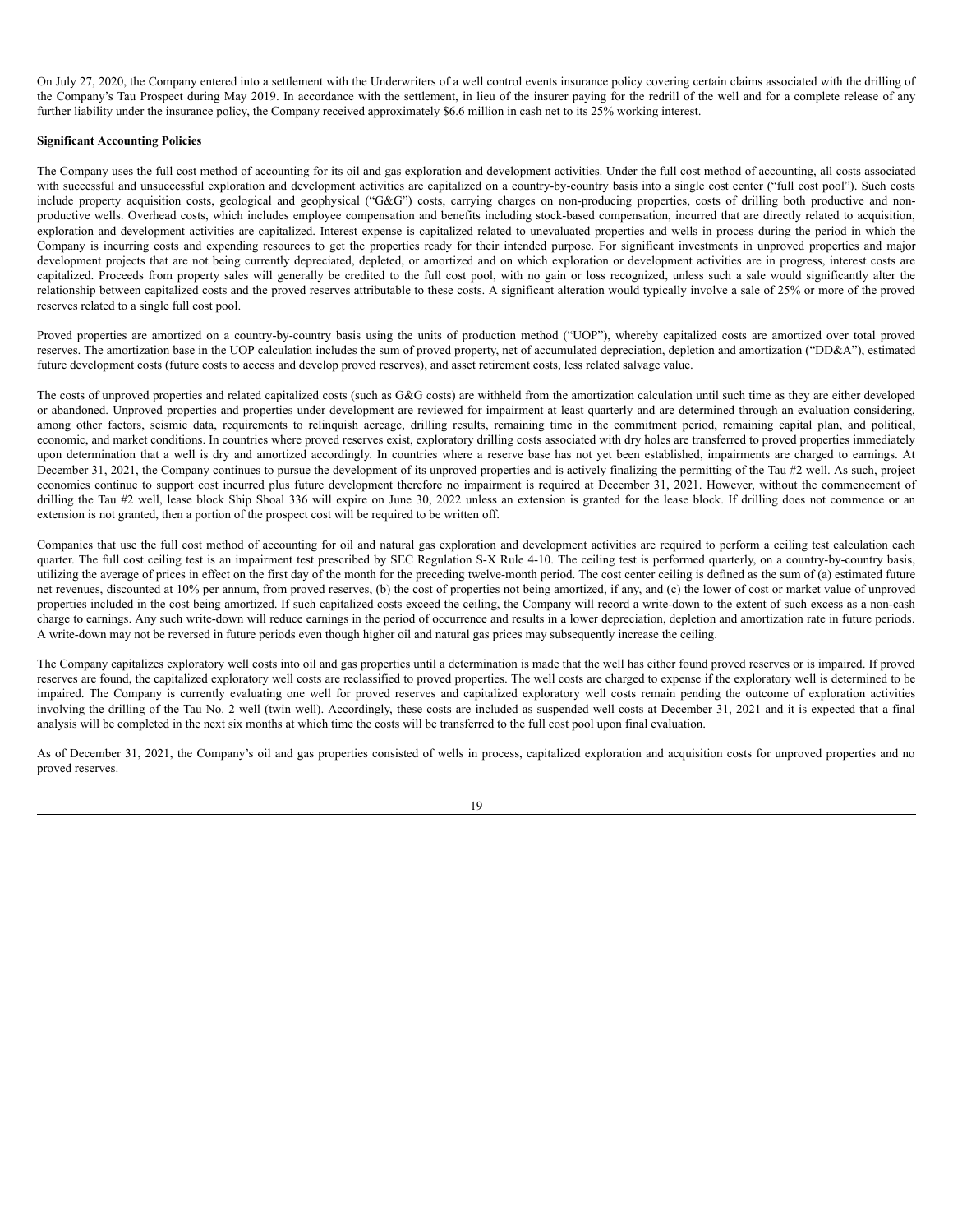Due to a combination of the COVID-19 pandemic and related pressures on the global supply-demand balance for crude oil and related products, commodity prices have been volatile. The Company has evaluated the effect of these factors on its business and notes these factors have caused a delay in the plans for the Company's 2022 drilling program. The Company continues to monitor the economic environment and evaluate the impact on the business.

Property and equipment are carried at cost. We assess the carrying value of our property and equipment for impairment whenever events or changes in circumstances indicate that the carrying amount of an asset may not be recoverable.

There has been no change to our critical accounting policies as included in our annual report on Form 10-K as of September 30, 2021, which was filed with the Securities and Exchange Commission on December 29, 2021.

# **Three Months Ended December 31, 2021, Compared to Three Months Ended December 31, 2020**

There was no revenue during the three months ended December 31, 2021 and 2020. General and administrative expenses were approximately \$0.4 million for the three months ended December 31, 2021, compared to approximately \$0.4 million for the three months ended December 31, 2020. Net interest expense was approximately \$138,000 for the three months ended December 31, 2021 as compared to approximately \$165,000 for the three months ended December 31, 2020 net of approximately \$1,000 of interest income. Gain on debt extinguishment was nil and approximately \$137,000 for the three months ended December 31, 2021and 2020, respectively. Gain on derivative financial instruments was approximately \$80,000 and \$52,000 for the three months ended December 31, 2021 and 2020, respectively, which was caused by the change in fair value of the underlying derivative financial instruments.

#### **Liquidity and Capital Resources**

The Company has incurred accumulated losses for the period from inception to December 31, 2021, of approximately \$60.7 million, and has a negative working capital of \$12.6 million. For the three months ended December 31, 2021, the Company has generated losses of approximately \$0.5 million and net cash used in operations of approximately \$0.6 million. As of December 31, 2021, there was \$0.9 million of cash on hand. The Company estimates that it will need to raise a minimum of \$10 million to meet its obligations and planned expenditures through February 2023. The \$10 million is comprised primarily of capital project expenditures as well as general and administrative expenses. It does not include any amounts due under outstanding debt obligations and accrued interest, which amounted to approximately \$12.1 million as of December 31, 2021. The Company plans to finance operations and planned expenditures through the issuance of equity securities, debt financings, farm-out agreements, mergers or other transactions. Our policy has been to periodically raise funds through the sale of equity on a limited basis, to avoid undue dilution while at the early stages of execution of our business plan. Short term needs have been historically funded through loans from executive management. There are no assurances that financing will be available with acceptable terms, if at all. If the Company is not successful in obtaining financing, operations would need to be curtailed or ceased. The accompanying financial statements do not include any adjustments that might result from the outcome of this uncertainty.

For the three months ended December 31, 2021, the Company used approximately \$0.6 million of net cash used in operating activities, compared with approximately \$0.5 million of net cash used in operating activities for the three months ended December 31, 2020. For the three months ended December 31, 2021, approximately \$0.02 million of cash was used in investing activities compared with approximately \$0.1 million of cash provided by investing activities for the three months ended December 31, 2020. For the three months ended December 31, 2021, the Company used nil of net cash in financing activities compared with approximately \$0.3 million used in financing activities for the three months ended December 31, 2020 to pay notes payable.

The Company will need to raise additional funds to cover planned expenditures, as well as any additional, unexpected expenditures that we may encounter. Future equity financings may be dilutive to our stockholders. Alternative forms of future financings may include preferences or rights superior to our common stock. Debt financings may involve a pledge of assets and will rank senior to our common stock. We have historically financed our operations through private equity and debt financings. We do not have any credit or equity facilities available with financial institutions, stockholders or third-party investors, and will continue to rely on best efforts financings. The failure to raise sufficient capital could cause us to cease operations, or the Company would need to sell assets or consider alternative plans up to and including restructuring.

#### **Off-Balance Sheet Arrangements**

None.

#### <span id="page-19-0"></span>**Item 3. Quantitative and Qualitative Disclosures About Market Risk**

Not required for smaller reporting companies.

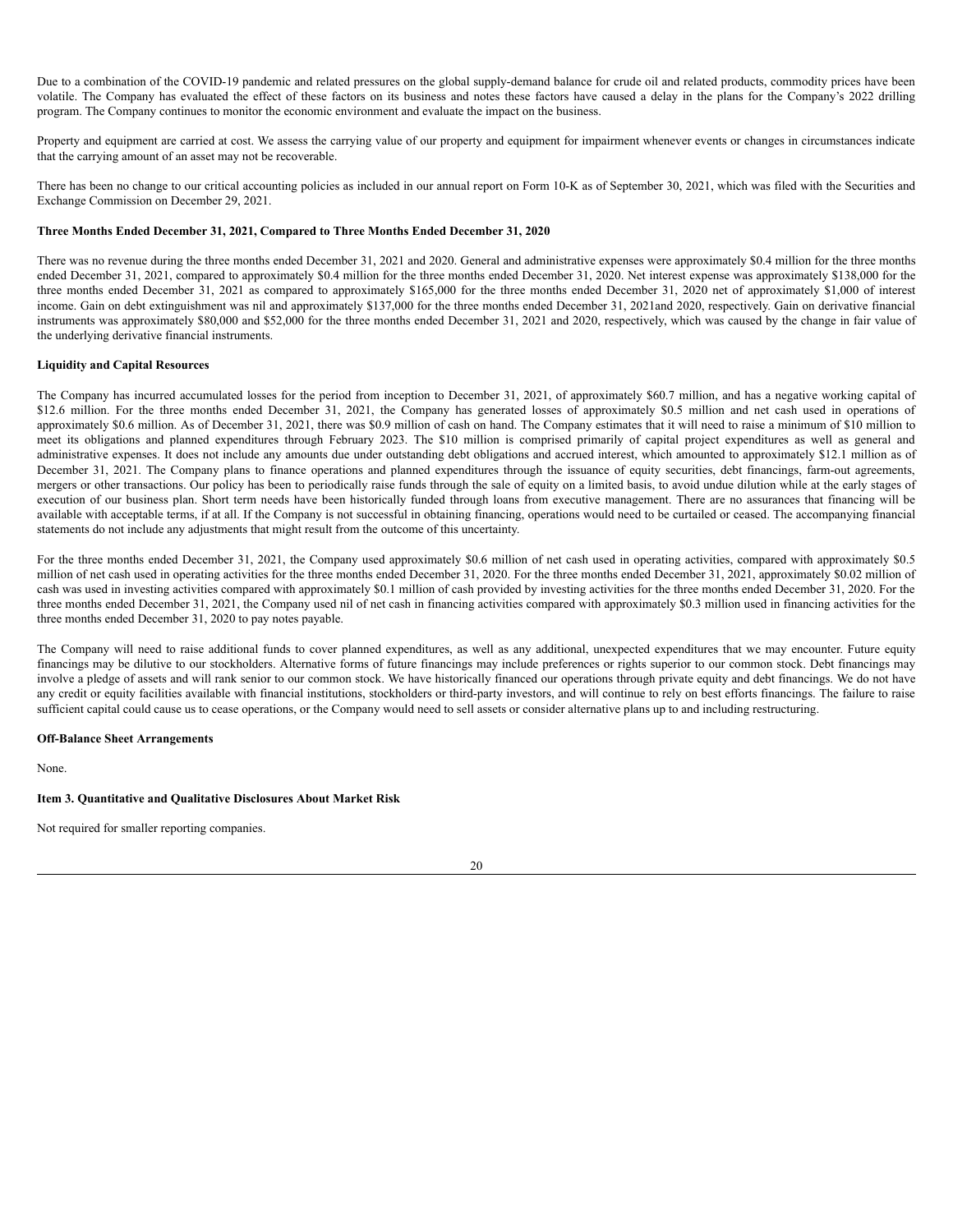#### <span id="page-20-0"></span>**Item 4. Controls and Procedures.**

# **Evaluation of Disclosure Controls and Procedures**

Disclosure controls and procedures (as defined in Rule 13a-15(e) under the Exchange Act) are designed to ensure that information required to be disclosed in reports filed or submitted under the Exchange Act is recorded, processed, summarized, and reported within the time periods specified in rules and forms adopted by the SEC's rules and forms, and that such information is accumulated and communicated to management, including the principal executive and principal financial officers, to allow timely decisions regarding required disclosures.

Under the supervision and with the participation of our principal executive and principal financial officers, our management evaluated the effectiveness of the design and operation of our disclosure controls and procedures. Based upon that evaluation, our principal executive and principal financial officers concluded that, as of the end of the period covered by this Quarterly Report on Form 10-Q, our disclosure controls and procedures were effective at a reasonable assurance level to ensure that information required to be disclosed by the Company in the reports that it files or submits under the Exchange Act is recorded, processed, summarized and reported, within the time periods specified in the SEC's rules and forms.

As noted in the Company's Annual Report on Form 10-K for the year ended September 30, 2021, the design and operating effectiveness of our controls were adequate to ensure that certain account analysis and accounting judgments related to certain estimates throughout the year were properly accounted for and reviewed in a timely manner.

# **Limitations on the Effectiveness of Controls**

The Company's management is responsible for establishing and maintaining adequate internal control over financial reporting. The Company's internal control over financial reporting is designed to provide reasonable assurance as to the reliability of the Company's financial reporting and the preparation of financial statements in accordance with generally accepted accounting principles. All internal control systems, no matter how well designed, have inherent limitations. Therefore, even those systems determined to be effective can provide only reasonable assurance with respect to financial statement preparation and presentation.

# **Changes in Internal Control Over Financial Reporting**

During the fiscal quarter covered by this Report, there has been no change in our internal control over financial reporting (as defined in Rule 13a-15(f) under the Exchange Act) that has materially affected, or is reasonably likely to materially affect, our internal control over financial reporting.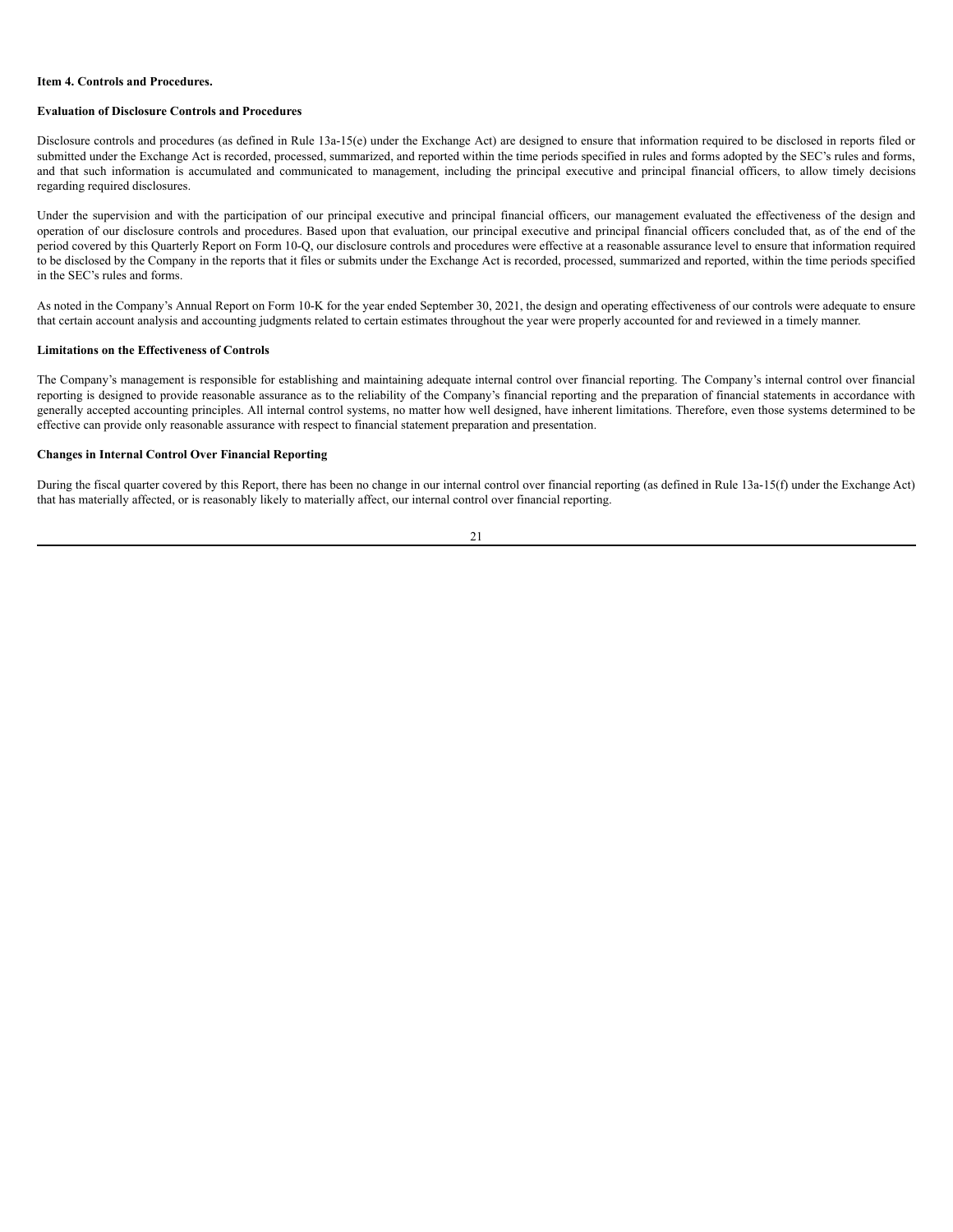# **PART II – OTHER INFORMATION**

# <span id="page-21-0"></span>**Item 1. Legal Proceedings**

From time to time, the Company may become involved in litigation relating to claims arising out of its operations in the normal course of business. No legal proceedings, government actions, administrative actions, investigations or claims are currently pending against us or involve the Company.

#### **Item 1A. Risk Factors**

In addition to the other information set forth in this Quarterly Report, you should carefully consider the risk factors and other cautionary statements described under the heading Part I, Item 1A. "Risk Factors" included in our September 30, 2021 Annual Report, and the risk factors and other cautionary statements contained in our other SEC filings, which could materially affect our business, financial condition or future results. Additional risks and uncertainties not currently known to us or that we currently deem to be immaterial also may materially adversely affect our business, financial condition or future results. The risks and uncertainties described below should be read together with those disclosed in our 2021 Form 10-K, Annual Report filed with the SEC on December 29, 2021 and our other SEC filings.

# **Item 2. Unregistered Sales of Equity Securities and Use of Proceeds**

None.

**Item 3. Defaults Upon Senior Securities**

None.

**Item 4. Mine Safety Disclosures**

Not applicable.

#### **Item 5. Other Information**

None.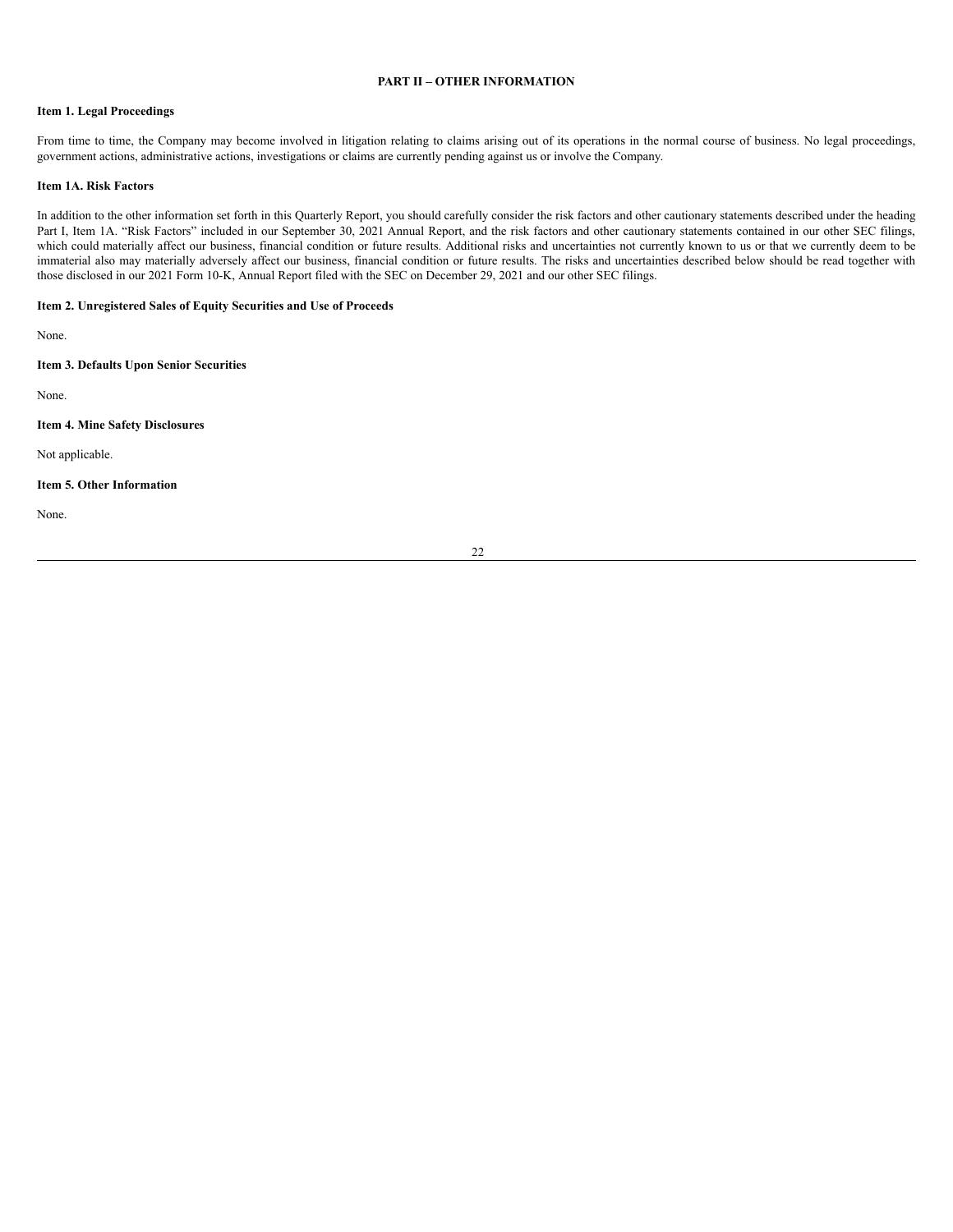# **Item 6. Exhibits**

The following exhibits are attached hereto or are incorporated by reference:

| Exhibit No.                | <b>Description</b>                                                                                                                                   |
|----------------------------|------------------------------------------------------------------------------------------------------------------------------------------------------|
| <u>3.1</u>                 | Amended and Restated Certificate of Incorporation of GulfSlope Energy, Inc. incorporated by reference to Exhibit 3.1 of Form 8-K filed May 24, 2018. |
| 3.2                        | Amended and Restated Bylaws of GulfSlope Energy, Inc., incorporated by reference to Exhibit 3.2 of Form 10-O for the quarter ended June 30, 2014.    |
| 4.1                        | Common Stock Specimen, incorporated by reference to Exhibit 4.1 of Form 10-K for the year ended September 30, 2012.                                  |
| $31.1^{(1)}$               | Certification of Principal Executive Officer pursuant to Section 302 of the Sarbanes-Oxley Act of 2002.                                              |
| $31.2^{(1)}$               | Certification of Principal Financial Officer pursuant to Section 302 of the Sarbanes-Oxley Act of 2002.                                              |
| $32.1^{(2)}$               | Certification of Principal Executive Officer pursuant to Section 906 of the Sarbanes-Oxley Act of 2002.                                              |
| $32.2^{(2)}$               | Certification of Principal Financial Officer pursuant to Section 906 of the Sarbanes-Oxley Act of 2002.                                              |
| $101$ . INS <sup>(3)</sup> | XBRL Instance Document.                                                                                                                              |
| 101.SCH <sup>(3)</sup>     | XBRL Schema Document.                                                                                                                                |
| 101.CAL <sup>(3)</sup>     | XBRL Calculation Linkbase Document.                                                                                                                  |
| 101.DEF <sup>(3)</sup>     | XBRL Definition Linkbase Document.                                                                                                                   |
| 101.LAB <sup>(3)</sup>     | XBRL Label Linkbase Document.                                                                                                                        |
| $101.PRE^{(3)}$            | XBRL Presentation Linkbase Document.                                                                                                                 |
|                            |                                                                                                                                                      |

<sup>(1)</sup> Filed herewith.

<sup>(2)</sup> Furnished herewith.

<sup>(3)</sup> Pursuant to Rule 406T of Regulation S-T, the Interactive Data Files on Exhibit 101 hereto are deemed not filed or part of a registration statement or prospectus for purposes of Sections 11 or 12 of the Securities Act of 1933, as amended, are deemed not filed for purposes of Section 18 of the Securities and Exchange Act of 1934, as amended, and otherwise are not subject to liability under those sections.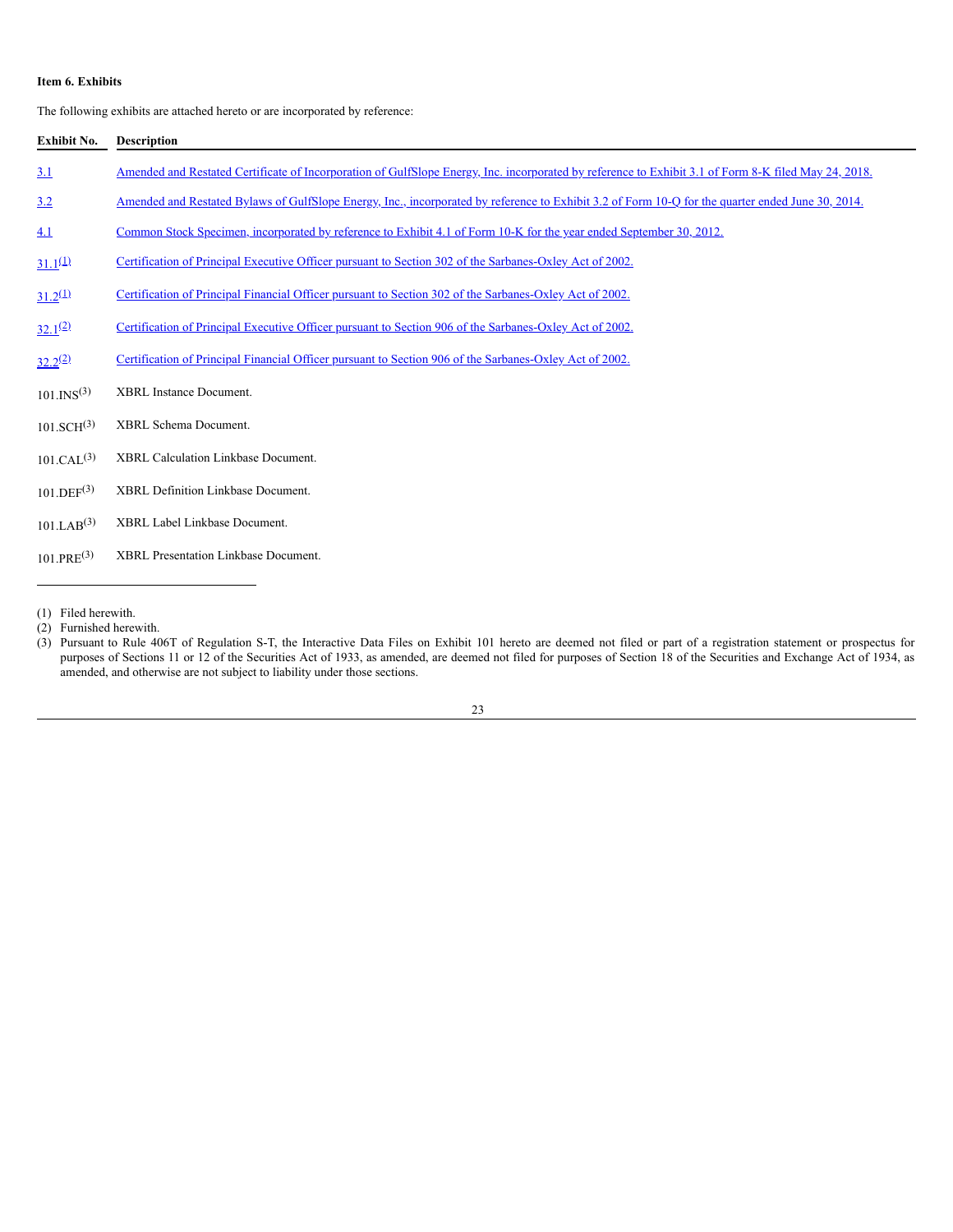# **SIGNATURES**

Pursuant to the requirements of the Securities Exchange Act of 1934, the Issuer has duly caused this Report to be signed on its behalf by the undersigned thereunto duly authorized.

> **GULFSLOPE ENERGY, INC. (Issuer)**

*Date: February 14 ,2022 By: /s/ John N. Seitz*

*John N. Seitz, Chief Executive Of icer, and Chairman*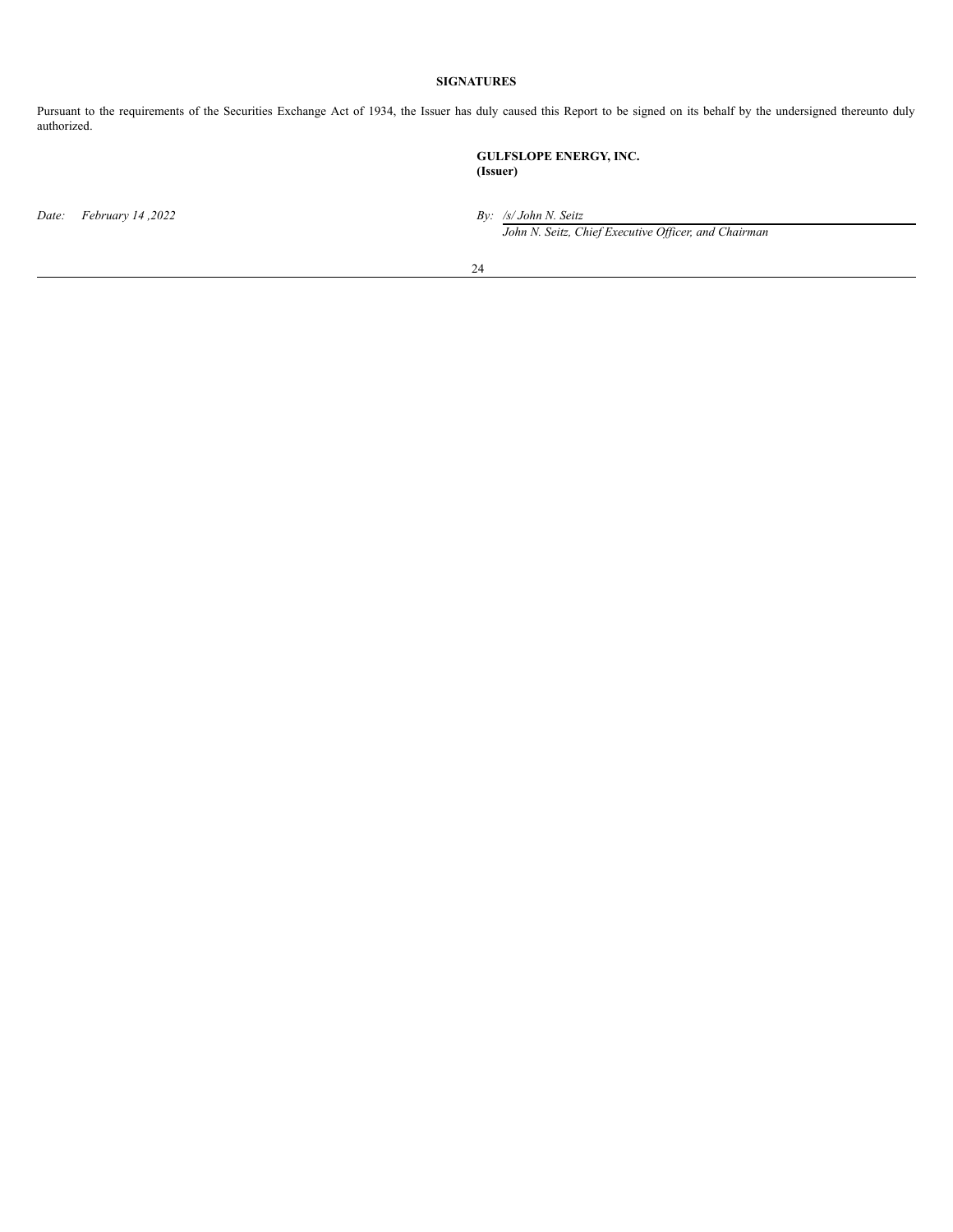# **SIGNATURES**

Pursuant to the requirements of the Securities Exchange Act of 1934, the Issuer has duly caused this Report to be signed on its behalf by the undersigned thereunto duly authorized.

> **GULFSLOPE ENERGY, INC. (Issuer)**

*Date: February 14, 2022 By: /s/ John H. Malanga*

*John H. Malanga, Chief Financial Of icer, and Chief Accounting Of icer*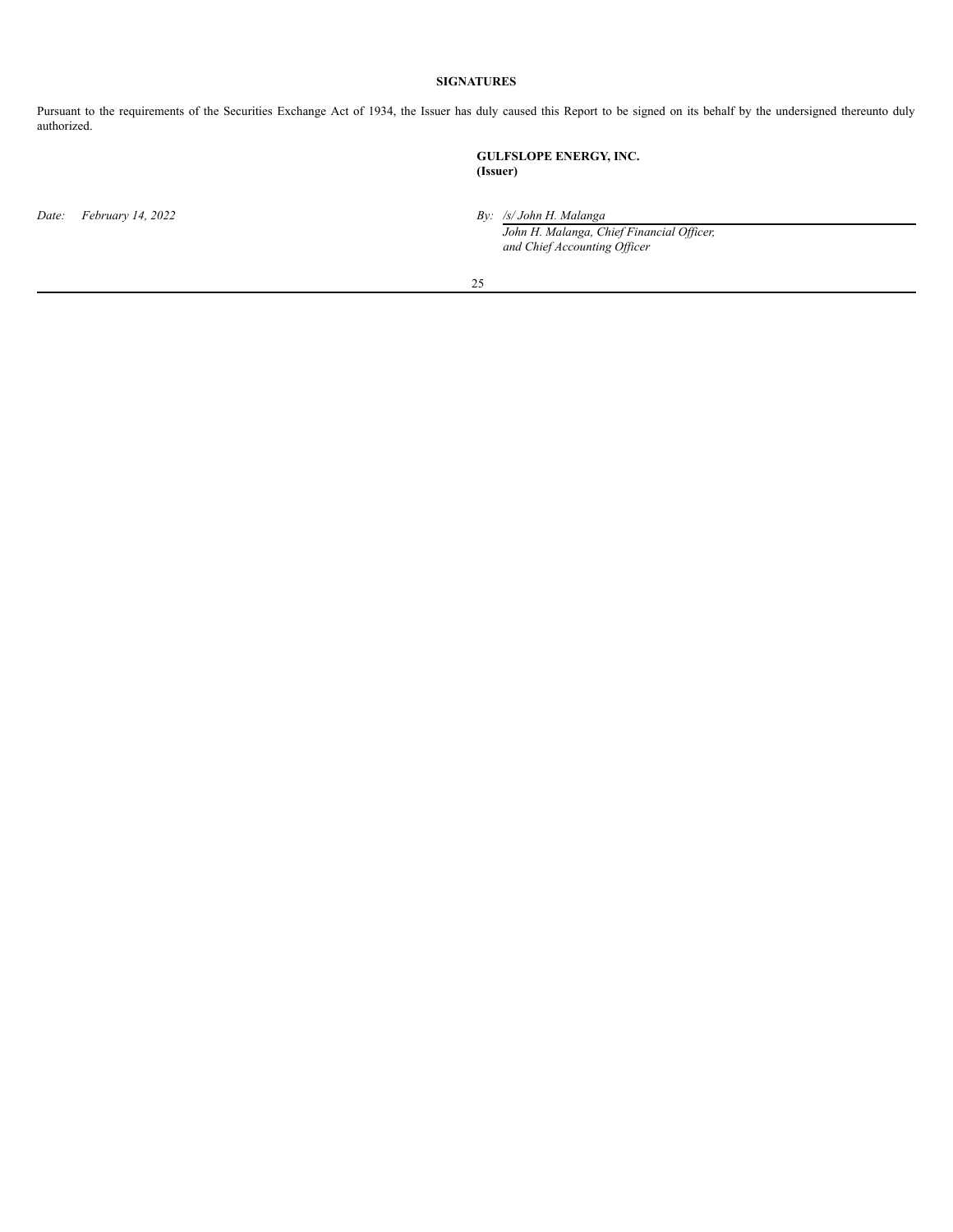# **Certification Pursuant to Section 302 of the Sarbanes-Oxley Act of 2002 (18 U.S.C. Section 7241)**

I, John N. Seitz, certify that:

- 1. I have reviewed this quarterly report on Form 10-Q for the quarter ended December 31, 2021 of GulfSlope Energy, Inc.;
- 2. Based on my knowledge, this report does not contain any untrue statement of a material fact or omit to state a material fact necessary to make the statements made, in light of the circumstances under which such statements were made, not misleading with respect to the period covered by this report;
- 3. Based on my knowledge, the financial statements, and other financial information included in this report, fairly present in all material respects the financial condition, results of operations and cash flows of the registrant as of, and for, the periods presented in this report;
- 4. The registrant's other certifying officer and I are responsible for establishing and maintaining disclosure controls and procedures (as defined in Exchange Act Rules 13a-15(e) and 15d-15(e)) and internal control over financial reporting (as defined in Exchange Act Rules 13a-15(f) and 15d-15(f)) for the registrant and have:

(a) Designed such disclosure controls and procedures, or caused such disclosure controls and procedures to be designed under our supervision, to ensure that material information relating to the registrant, including its consolidated subsidiaries, is made known to us by others within those entities, particularly during the period in which this report is being prepared;

(b) Designed such internal control over financial reporting, or caused such internal control over financial reporting to be designed under our supervision, to provide reasonable assurance regarding the reliability of financial reporting and the preparation of financial statements for external purposes in accordance with generally accepted accounting principles;

(c) Evaluated the effectiveness of the registrant's disclosure controls and procedures and presented in this report our conclusions about the effectiveness of the disclosure controls and procedures, as of the end of the period covered by this report based on such evaluation; and

(d) Disclosed in this report any change in the registrant's internal control over financial reporting that occurred during the registrant's most recent fiscal quarter (the registrant's fourth fiscal quarter in the case of an annual report) that has materially affected, or is reasonably likely to materially affect, the registrant's internal control over financial reporting; and

5. The registrant's other certifying officer and I have disclosed, based on our most recent evaluation of internal control over financial reporting, to the registrant's auditors and the audit committee of the registrant's board of directors (or persons performing the equivalent functions):

(a) All significant deficiencies and material weaknesses in the design or operation of internal control over financial reporting which are reasonably likely to adversely affect the registrant's ability to record, process, summarize and report financial information; and

(b) Any fraud, whether or not material, that involves management or other employees who have a significant role in the registrant's internal control over financial reporting.

Date: February 14, 2022

*/s/ John N. Seitz*

John N. Seitz, Principal Executive Officer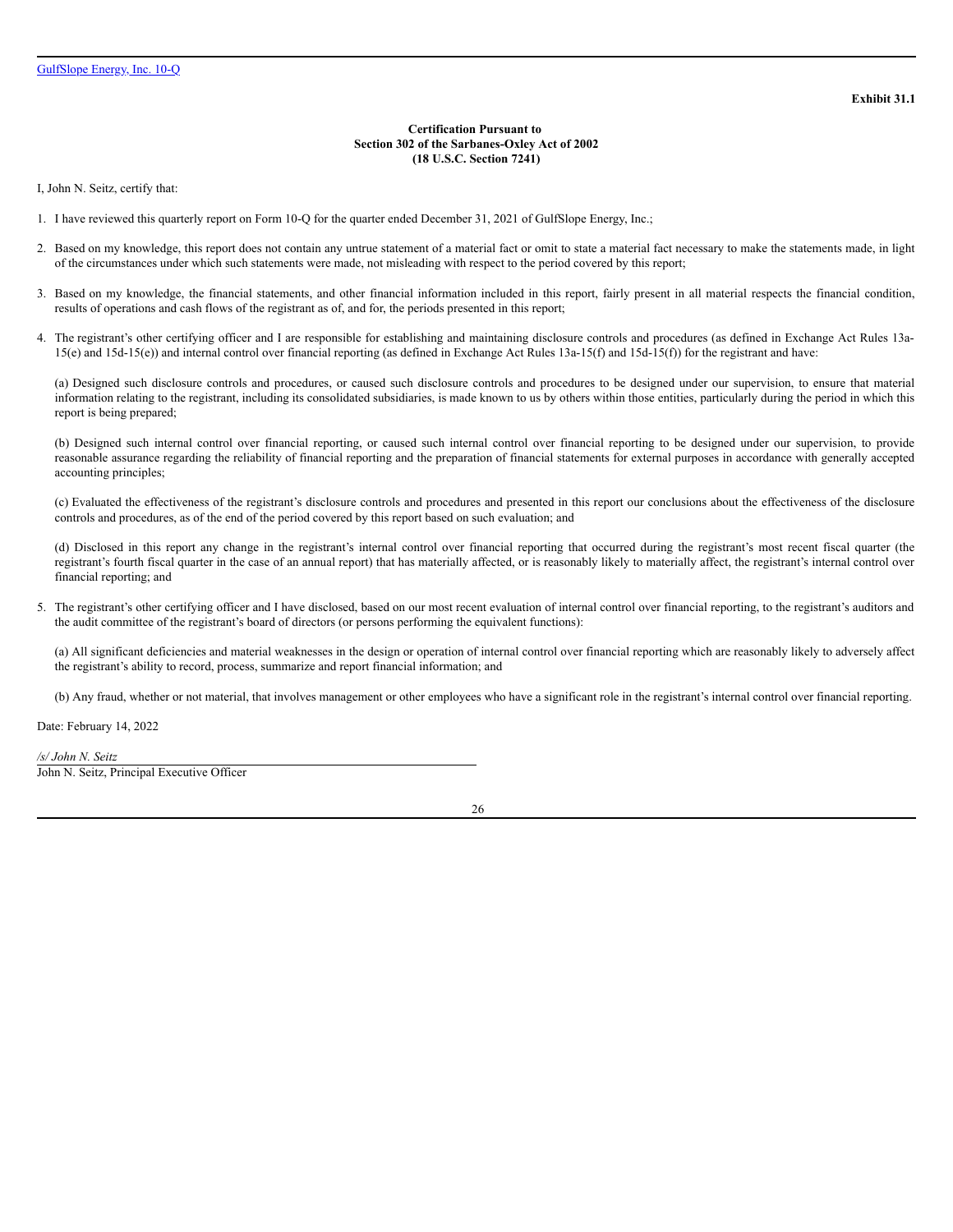#### **Certification Pursuant to Section 302 of the Sarbanes-Oxley Act of 2002 (18 U.S.C. Section 7241)**

I, John H. Malanga, certify that:

- 1. I have reviewed this quarterly report on Form 10-Q for the quarter ended December 31, 2021 of GulfSlope Energy, Inc.;
- 2. Based on my knowledge, this report does not contain any untrue statement of a material fact or omit to state a material fact necessary to make the statements made, in light of the circumstances under which such statements were made, not misleading with respect to the period covered by this report;
- 3. Based on my knowledge, the financial statements, and other financial information included in this report, fairly present in all material respects the financial condition, results of operations and cash flows of the registrant as of, and for, the periods presented in this report;
- 4. The registrant's other certifying officer and I are responsible for establishing and maintaining disclosure controls and procedures (as defined in Exchange Act Rules 13a-15(e) and 15d-15(e)) and internal control over financial reporting (as defined in Exchange Act Rules 13a-15(f) and 15d-15(f)) for the registrant and have:

(a) Designed such disclosure controls and procedures, or caused such disclosure controls and procedures to be designed under our supervision, to ensure that material information relating to the registrant, including its consolidated subsidiaries, is made known to us by others within those entities, particularly during the period in which this report is being prepared;

(b) Designed such internal control over financial reporting, or caused such internal control over financial reporting to be designed under our supervision, to provide reasonable assurance regarding the reliability of financial reporting and the preparation of financial statements for external purposes in accordance with generally accepted accounting principles;

(c) Evaluated the effectiveness of the registrant's disclosure controls and procedures and presented in this report our conclusions about the effectiveness of the disclosure controls and procedures, as of the end of the period covered by this report based on such evaluation; and

(d) Disclosed in this report any change in the registrant's internal control over financial reporting that occurred during the registrant's most recent fiscal quarter (the registrant's fourth fiscal quarter in the case of an annual report) that has materially affected, or is reasonably likely to materially affect, the registrant's internal control over financial reporting; and

5. The registrant's other certifying officer and I have disclosed, based on our most recent evaluation of internal control over financial reporting, to the registrant's auditors and the audit committee of the registrant's board of directors (or persons performing the equivalent functions):

(a) All significant deficiencies and material weaknesses in the design or operation of internal control over financial reporting which are reasonably likely to adversely affect the registrant's ability to record, process, summarize and report financial information; and

(b) Any fraud, whether or not material, that involves management or other employees who have a significant role in the registrant's internal control over financial reporting.

Date: February 14, 2022

*/s/ John H. Malanga*

John H. Malanga, Principal Financial Officer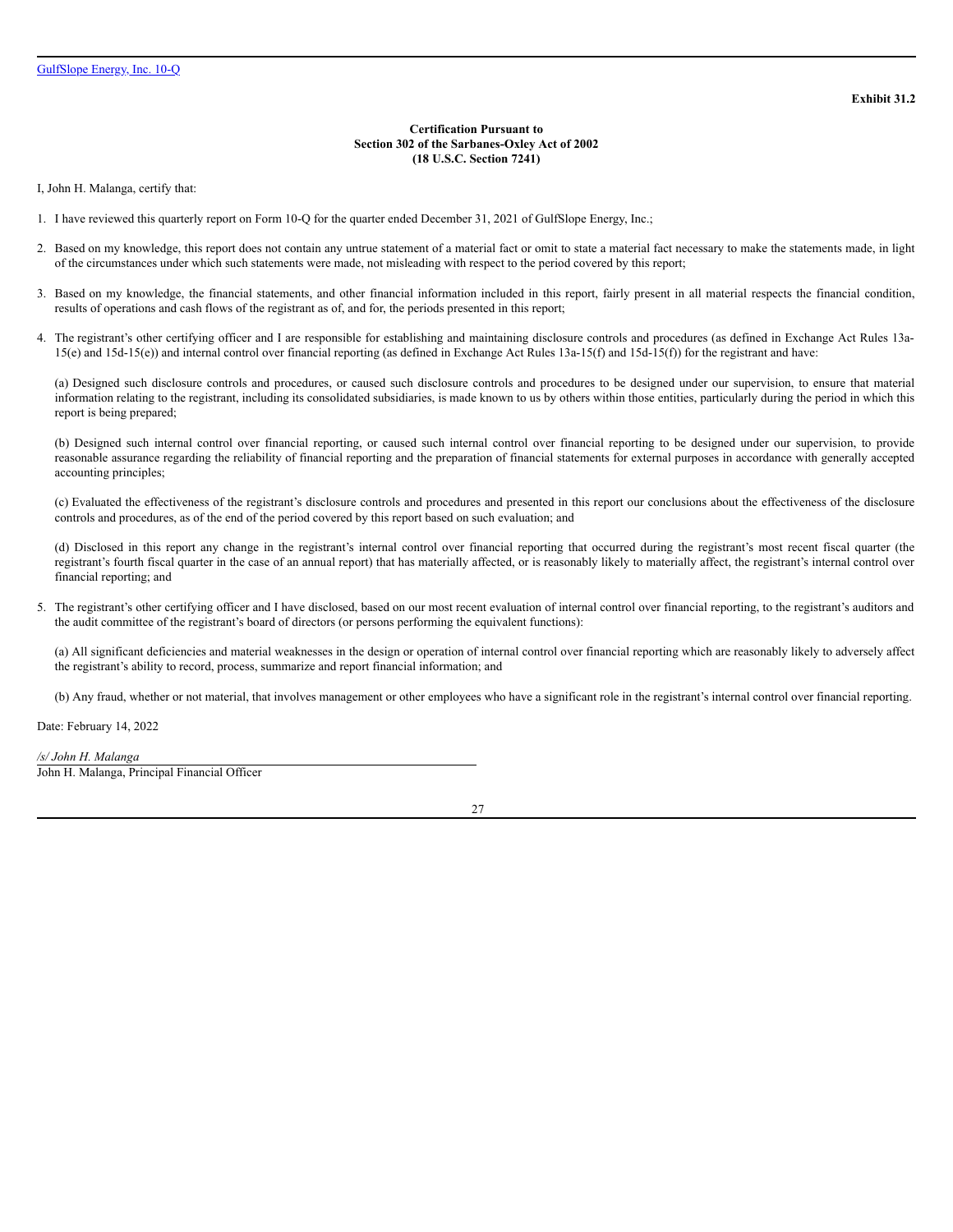# **Certification Pursuant to Section 906 of the Sarbanes-Oxley Act of 2002 (18 U.S.C. Section 1350)**

In connection with this quarterly report on Form 10-Q of GulfSlope, Energy, Inc. (the "Company"), for the quarter ended December 31, 2021, as filed with the Securities and Exchange Commission on the date hereof (the "Report"), John N. Seitz, Principal Executive Officer, certifies, pursuant to 18 U.S.C. Section 1350, as adopted pursuant to Section 906 of the Sarbanes-Oxley Act of 2002, that, to his knowledge:

(1) the Report fully complies with the requirements of Section 13(a) or 15(d) of the Securities Exchange Act of 1934, as amended; and

(2) the information contained in the Report fairly presents, in all material respects, the financial condition and results of operations of the Company.

Date: February 14, 2022

*/s/ John N. Seitz*

John N. Seitz, Principal Executive Officer